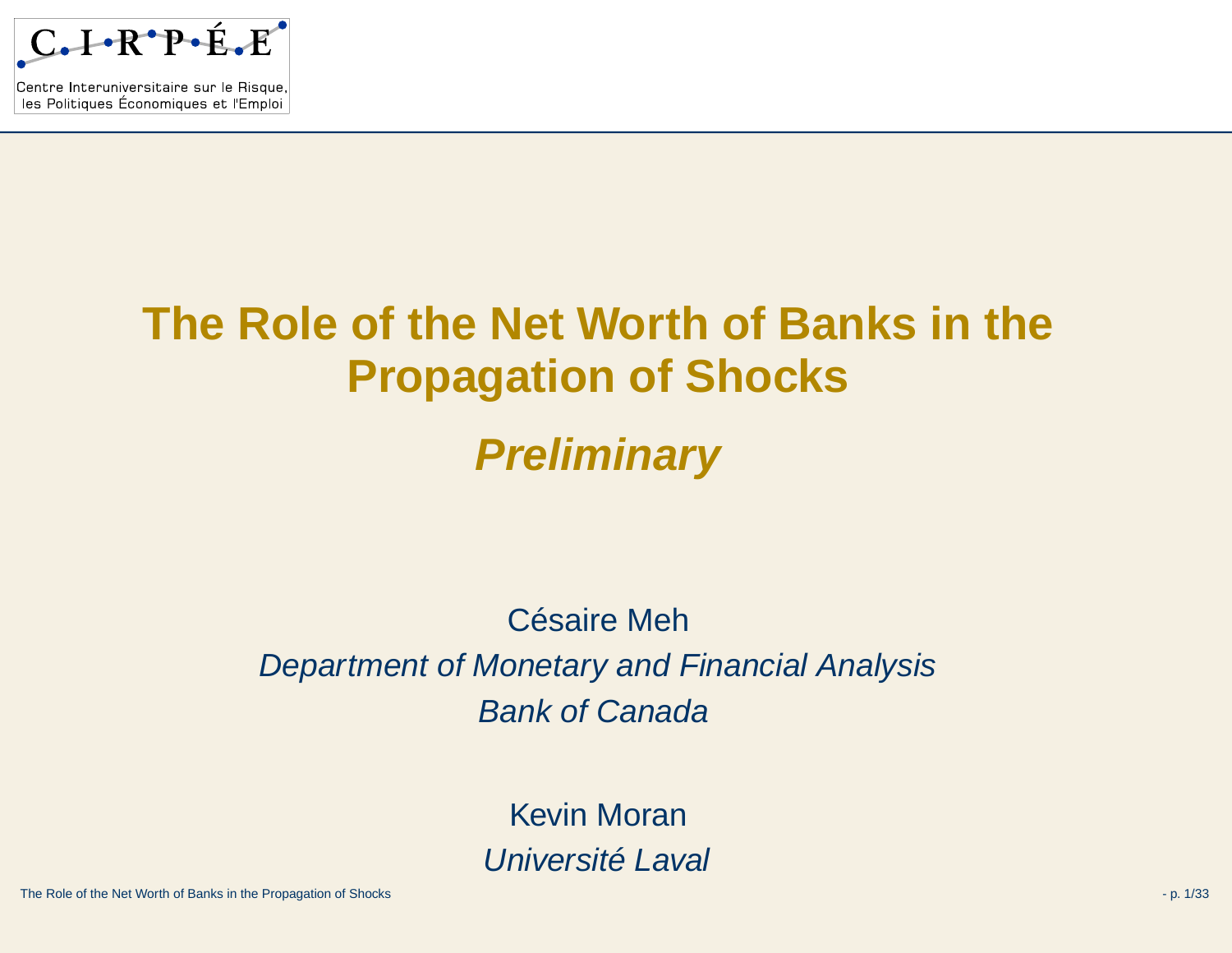

- A large literature quantitatively studies the role of financial factors in business cycle dynamics
- Asymmetric information between financial intermediaries and firms
	- $\diamond$  eg., Bernanke et al., 1999; Carlstrom & Fuerst, 1997
- Limited enforcement of contracts
	- $\diamond$  eg., Kiyotaki & Moore, 1997, Cooley, Marimon & Quadrini, 2004
- ■ **Key Feature:** the supply of funds of financial intermediaries unaffected bytheir balance sheet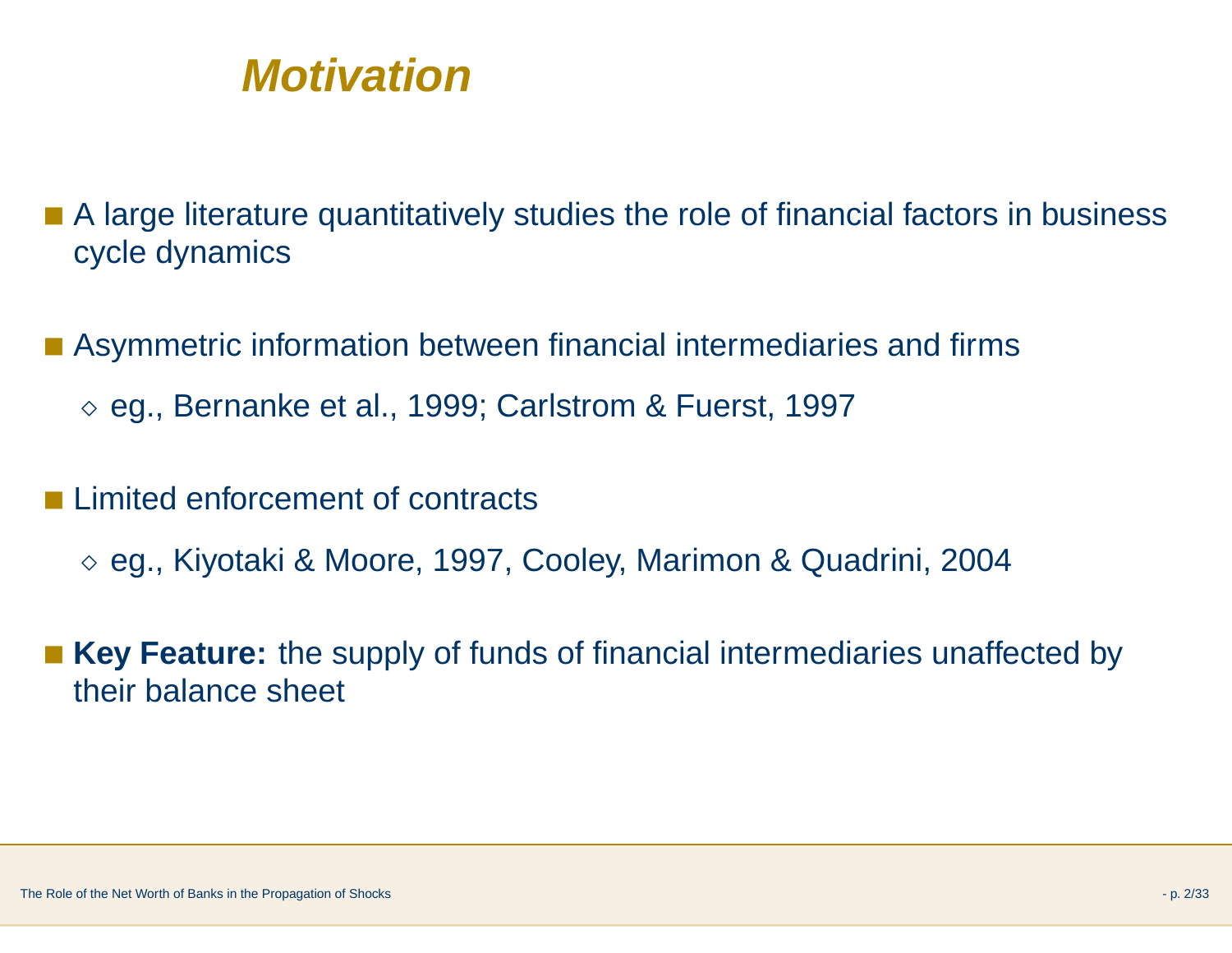#### **Evidence**

■ Peek & Rosengren (1997, 2000): a  $1\%$  decrease in capital ratio:

- $\diamond$  reduces bank lending by  $6\%$
- $\diamond$  reduces investment in real estate sector
- Van den Heuvel, 2002
	- $\diamond$  Output growth is more sensitive to shocks in US states with low levels of bank capital
- Kashyap & Stein, 2000; Kishan & Opiela, 2000
	- $\diamond$  Liquidity, net worth affects lending by banks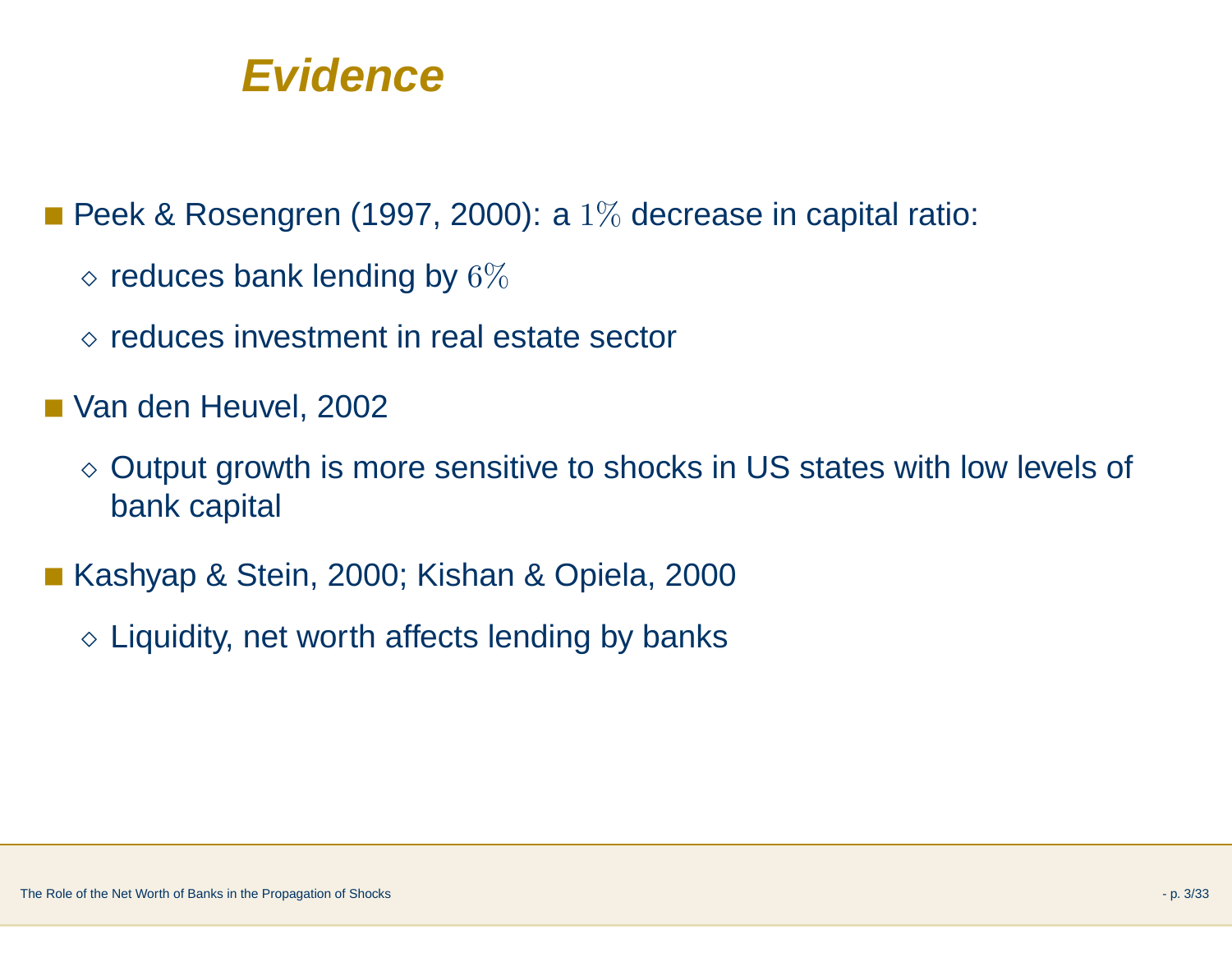# **Our interpretation of the evidence**

■ Banks face market imperfections in attracting loanable funds

- These market imperfections may be what motivates the holding of net worth
- Important to take this into account when building models of banking and business cycles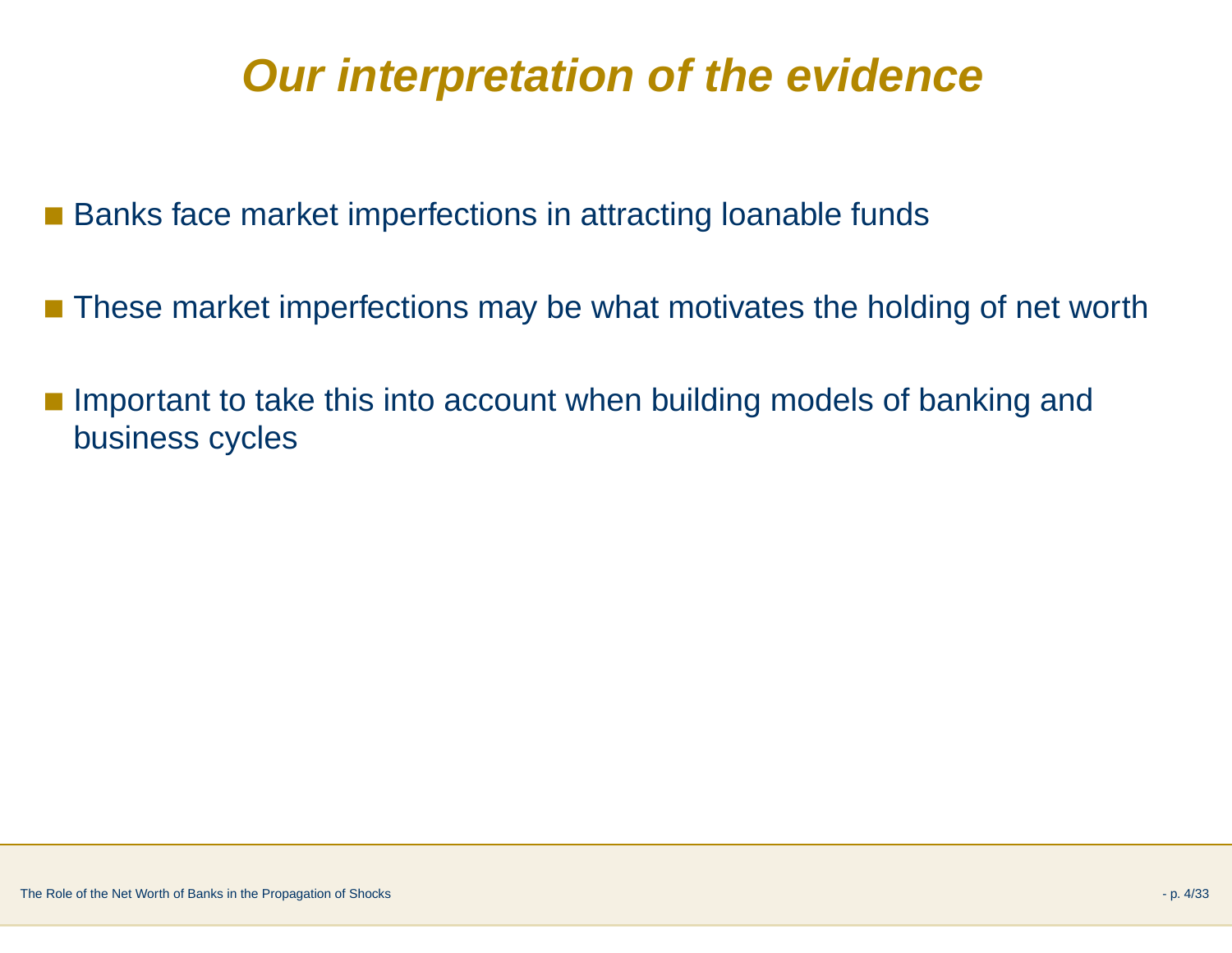# **Ratio of Bank Net Worth over Assets**

■ Key banking sector indicator; subject of many policy discussions

■ Business cycle fact: countercyclical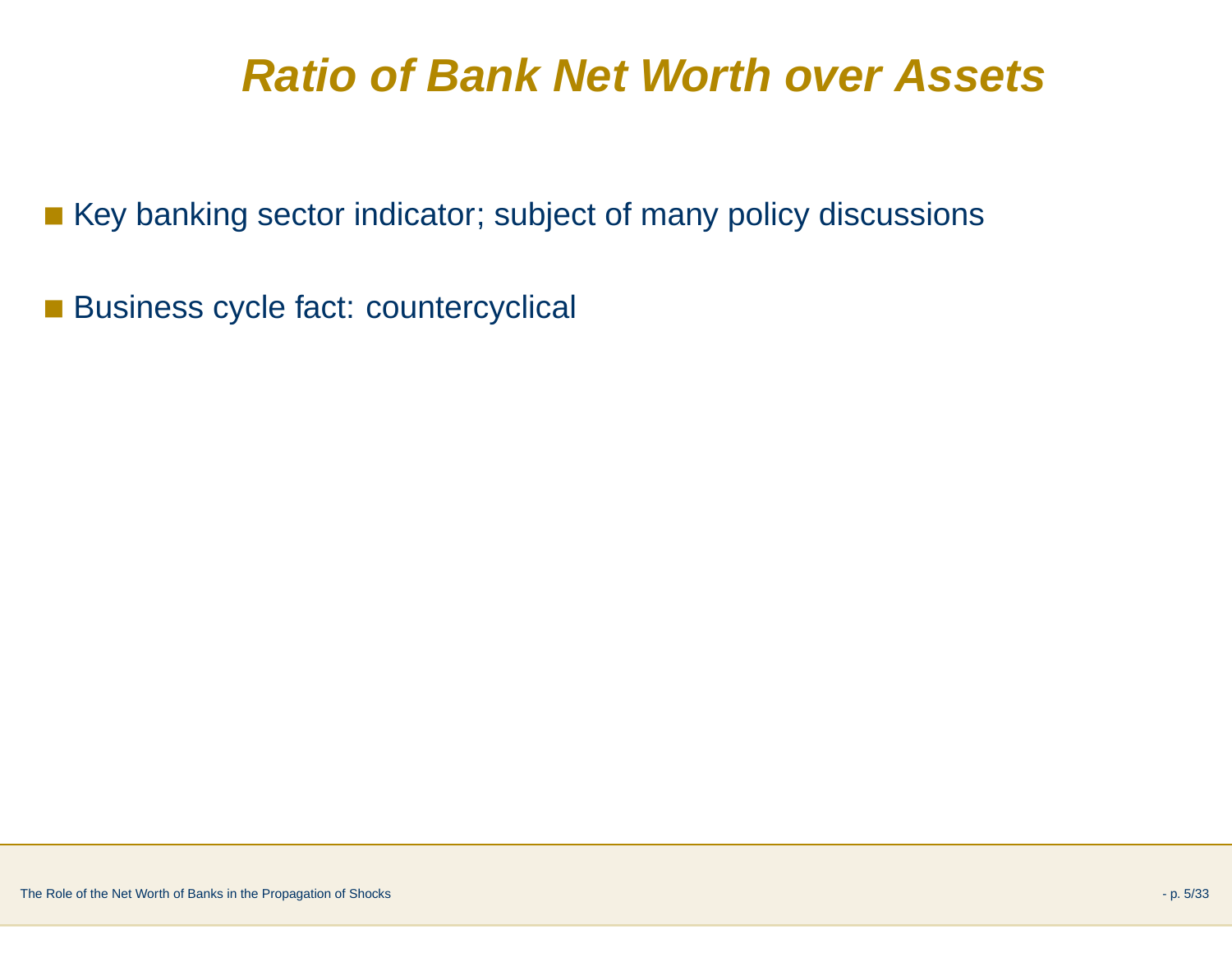# *Net Worth to Asset Ratio*

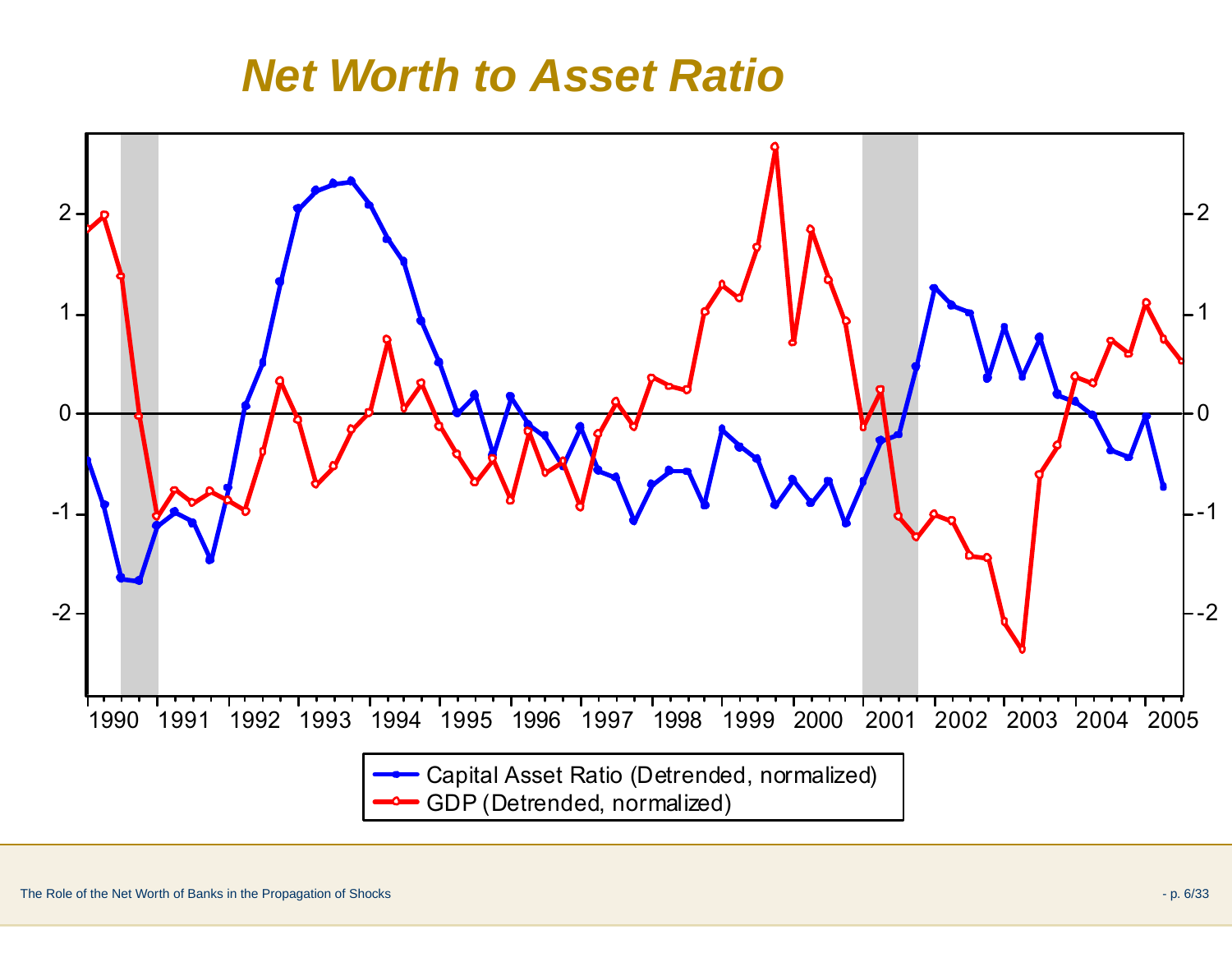#### **Net Worth to Asset Ratio: Canada**

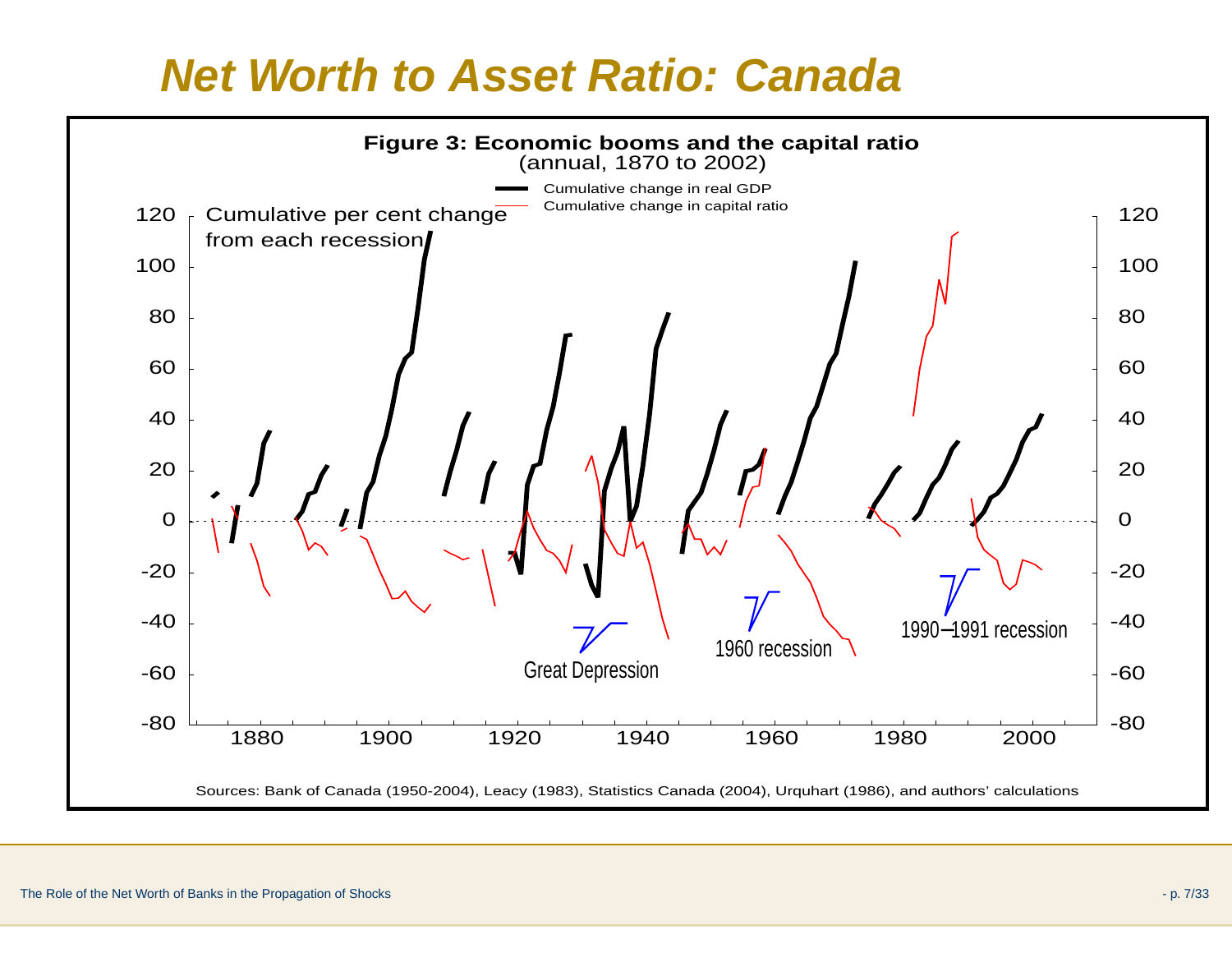|                                 | Cross-Correlation of Ratio with: |         |                                     |                         |                     |           |
|---------------------------------|----------------------------------|---------|-------------------------------------|-------------------------|---------------------|-----------|
| Variable                        | $\frac{\sigma(X)}{\sigma(GDP)}$  |         | $X_{t-2}$ $X_{t-1}$ $X_t$ $X_{t+1}$ |                         |                     | $X_{t+2}$ |
| <b>Net Worth to Asset Ratio</b> | 0.34                             | 0.79    | 0.90                                | 1.00                    | 0.90                | 0.79      |
| Investment                      | 4.26                             | $-0.45$ |                                     |                         | $-0.42 -0.36 -0.25$ | $-0.17$   |
| <b>GDP</b>                      | 1.00                             | $-0.36$ |                                     |                         | $-0.31 -0.23 -0.12$ | $-0.07$   |
| Bank Loans (C & I)              | 4.52                             | $-0.52$ |                                     | $-0.62$ $-0.70$ $-0.69$ |                     | $-0.67$   |

#### **Cyclical Properties of the Net Worth to Asset Ratio: 1990:1 - 2005:2**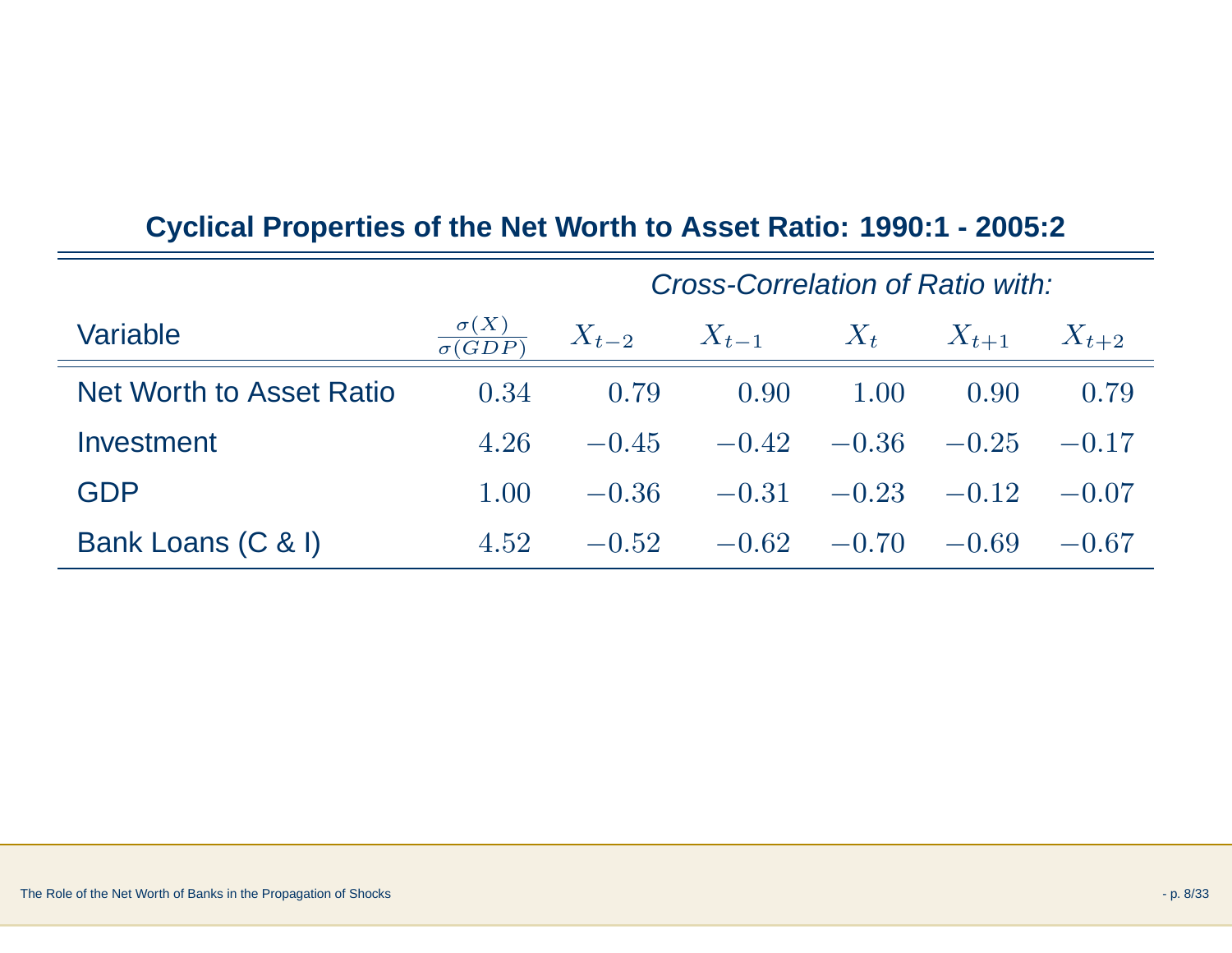

- A framework with a double moral hazard problem:
	- ◆ entrepreneurs and bankers
	- ◆ bankers and households
- This framework is embedded into a quantitative model of aggregate fluctuations
- The model is used address two questions
- 1. are movements in capital-asset ratios consistent with the evidence?
- 2. how does bank net worth affect the transmission of shocks?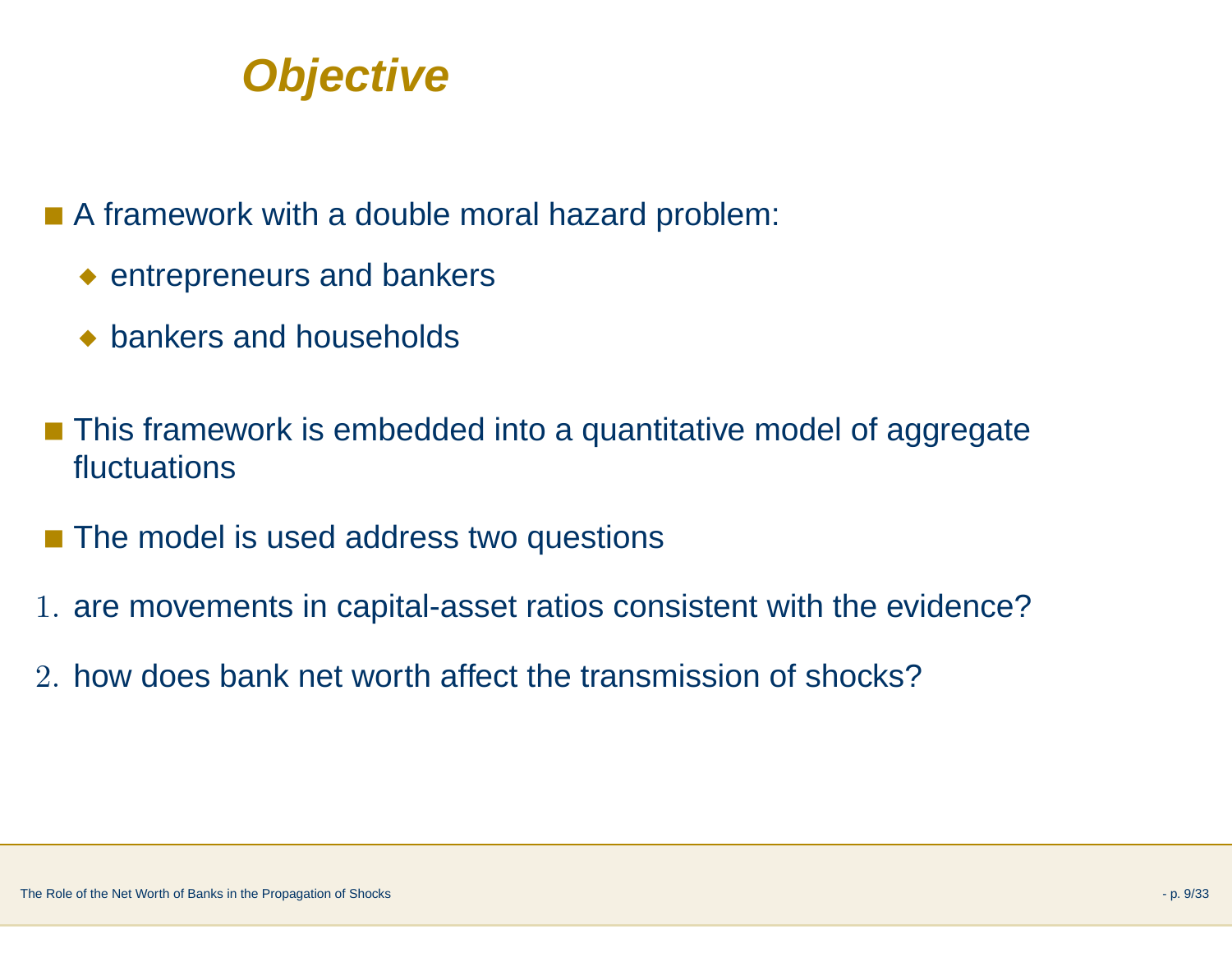

- The model replicates cyclical features in the ratio of net worth to asset
	- 1. countercyclicality
	- 2. volatility
	- 3. autocorrelation
- ■The model replicates persistence in output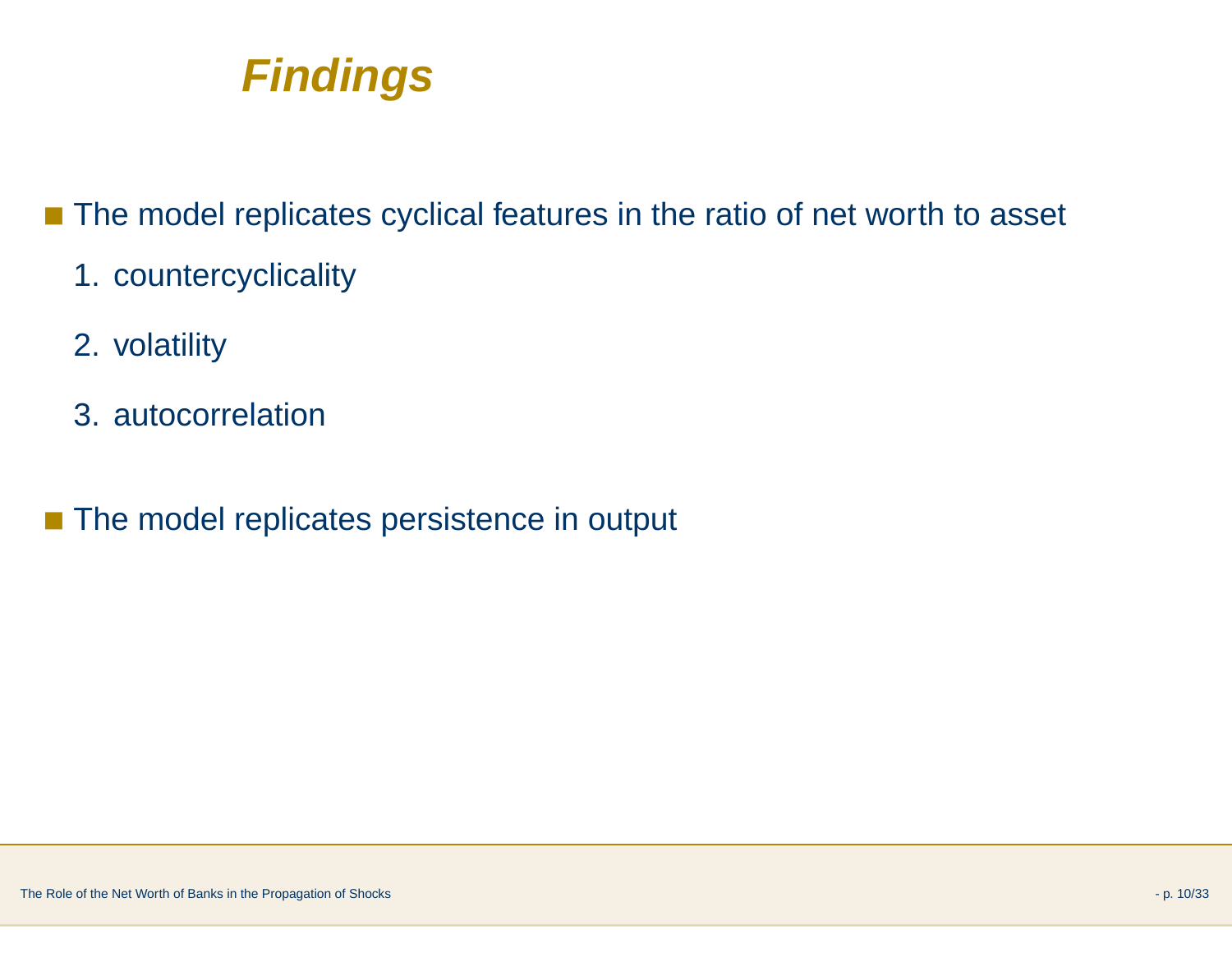# **Policy Implications**

- Debate: Market Forces should play a bigger role in regulating banks
- Our Model: Net Worth to Asset Ratio is market determined
- Can be brought to bear on policy discussions: how should bank net worth to asset ratio react to shocks?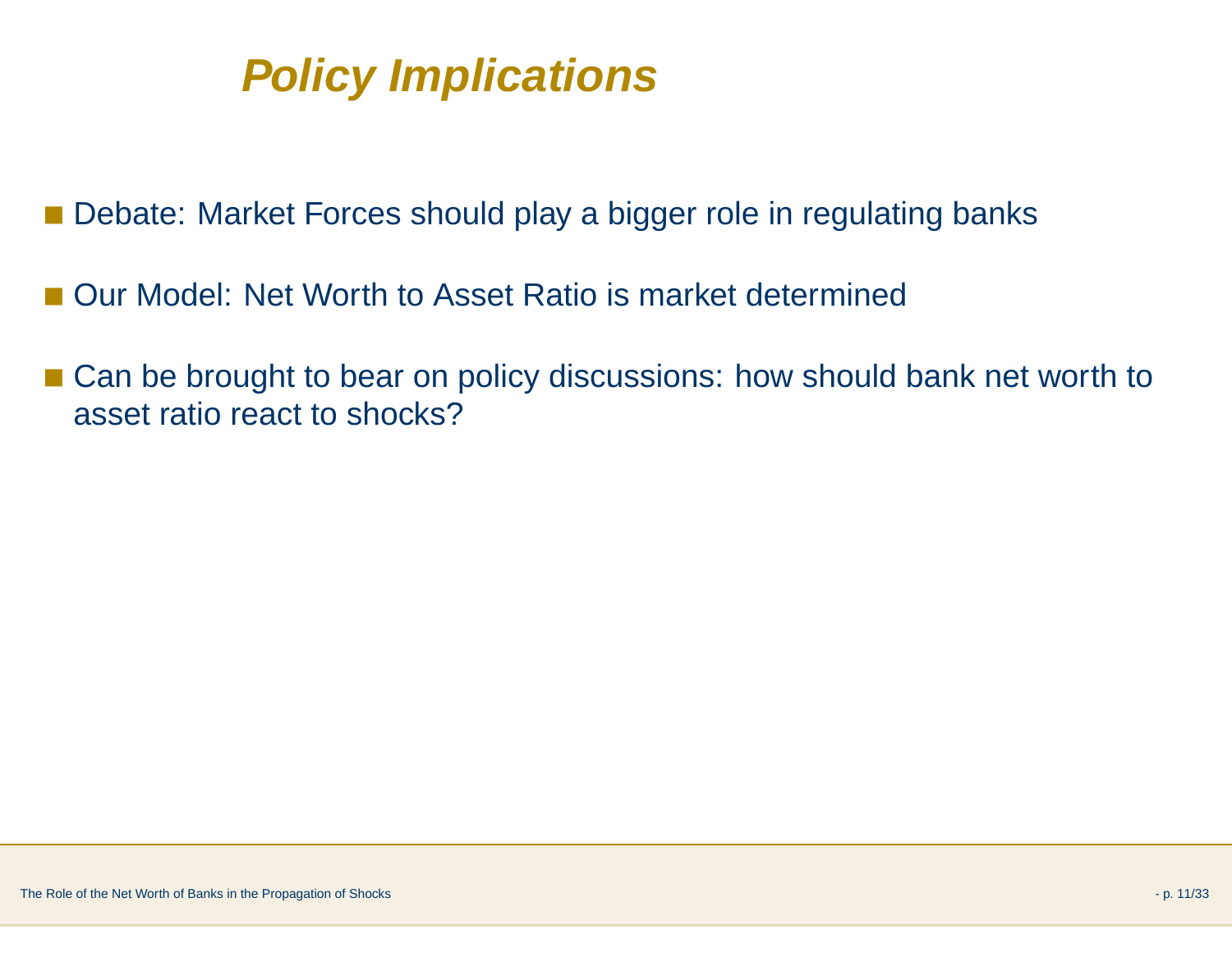#### **Literature**

■ Carlstrom & Fuerst (1997, 1998, 2001); Bernanke et al. (1999)

- ◆ One source of moral hazard, no bank net worth
- Holmstrom & Tirole (1997), Chen (2001), Meh & Moran (2003), Sunirand (2003), Aikman & Paustian (2004)
	- ◆ Not quantitative
- Van den Heuvel (2001)
	- ◆ Movements in Bank Capital regulatory-driven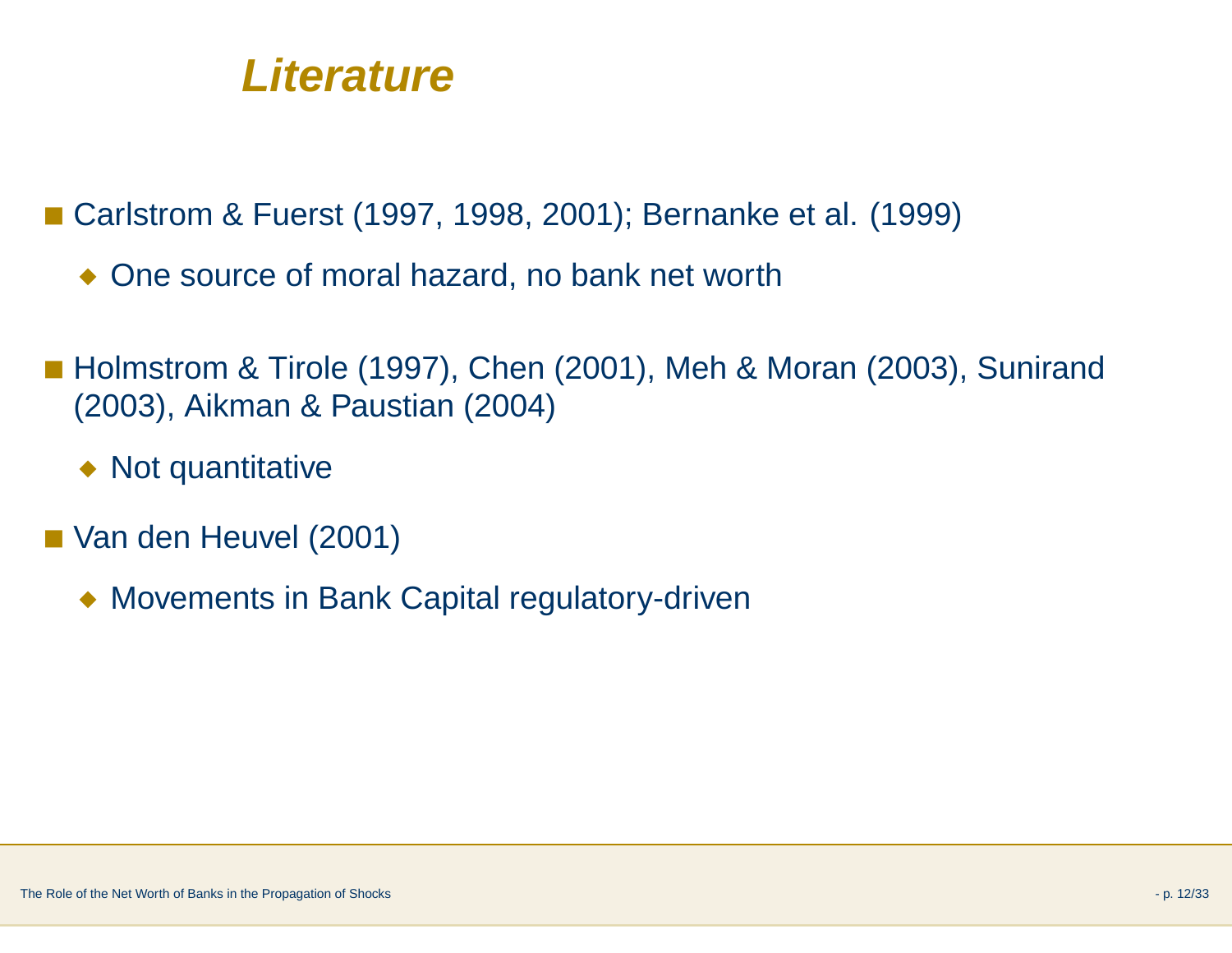

- Financial Contract
- Rest of the Model
- Findings
- Conclusion and Future Work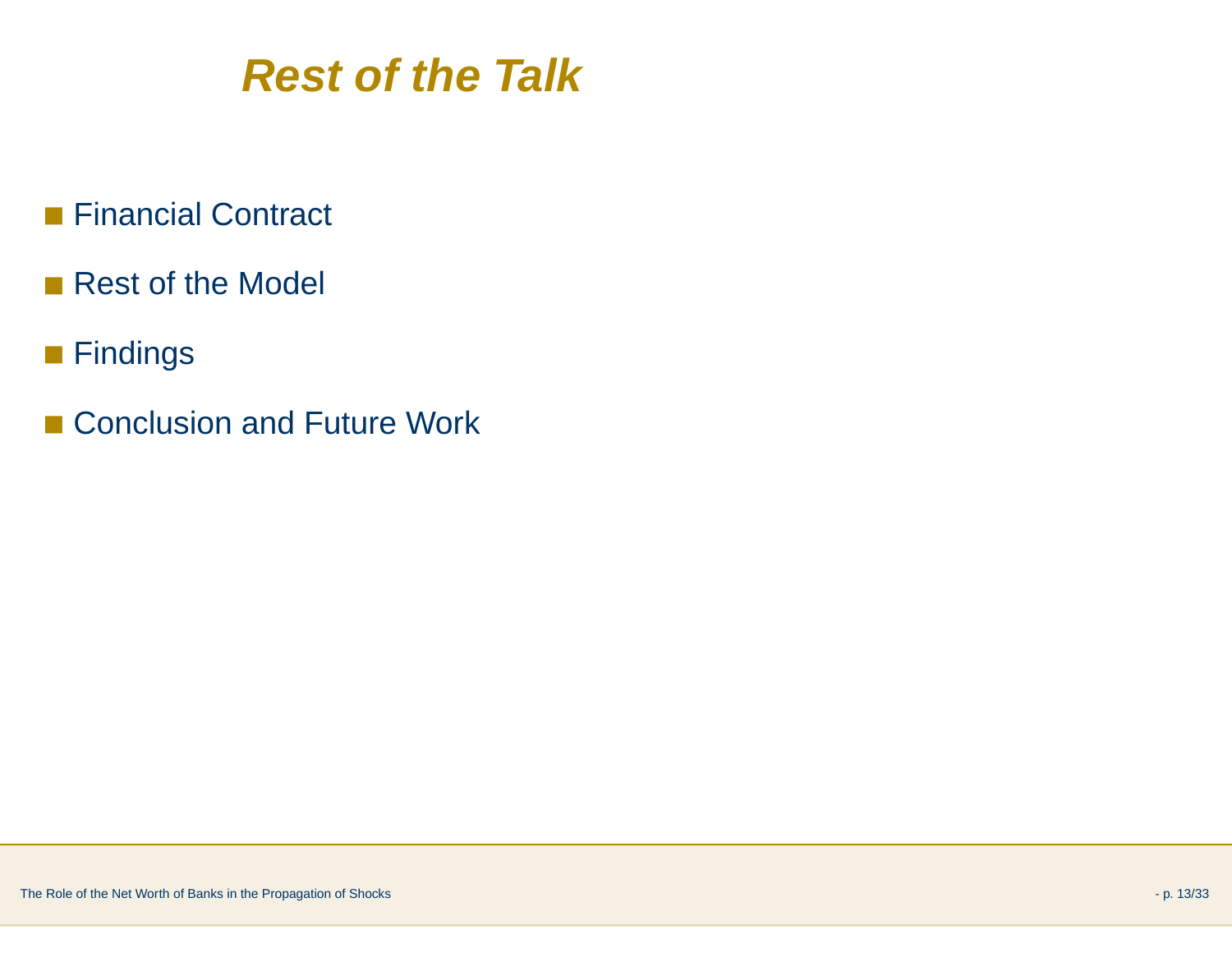#### **Economic Environment**

■ Three types of agents: households, bankers and entrepreneurs

- ◆ households are risk averse, bankers and entrepreneurs risk neutral
- ◆ bankers are endowed with a monitoring technology
- ◆ entrepreneurs can produce capital goods
- ■Consumption Good:

$$
F(K_t, N_t) = z_t K_t^{\theta} H_t^{1-\theta}
$$

$$
z_{t+1} = \rho_z z_t + \epsilon_{t+1}
$$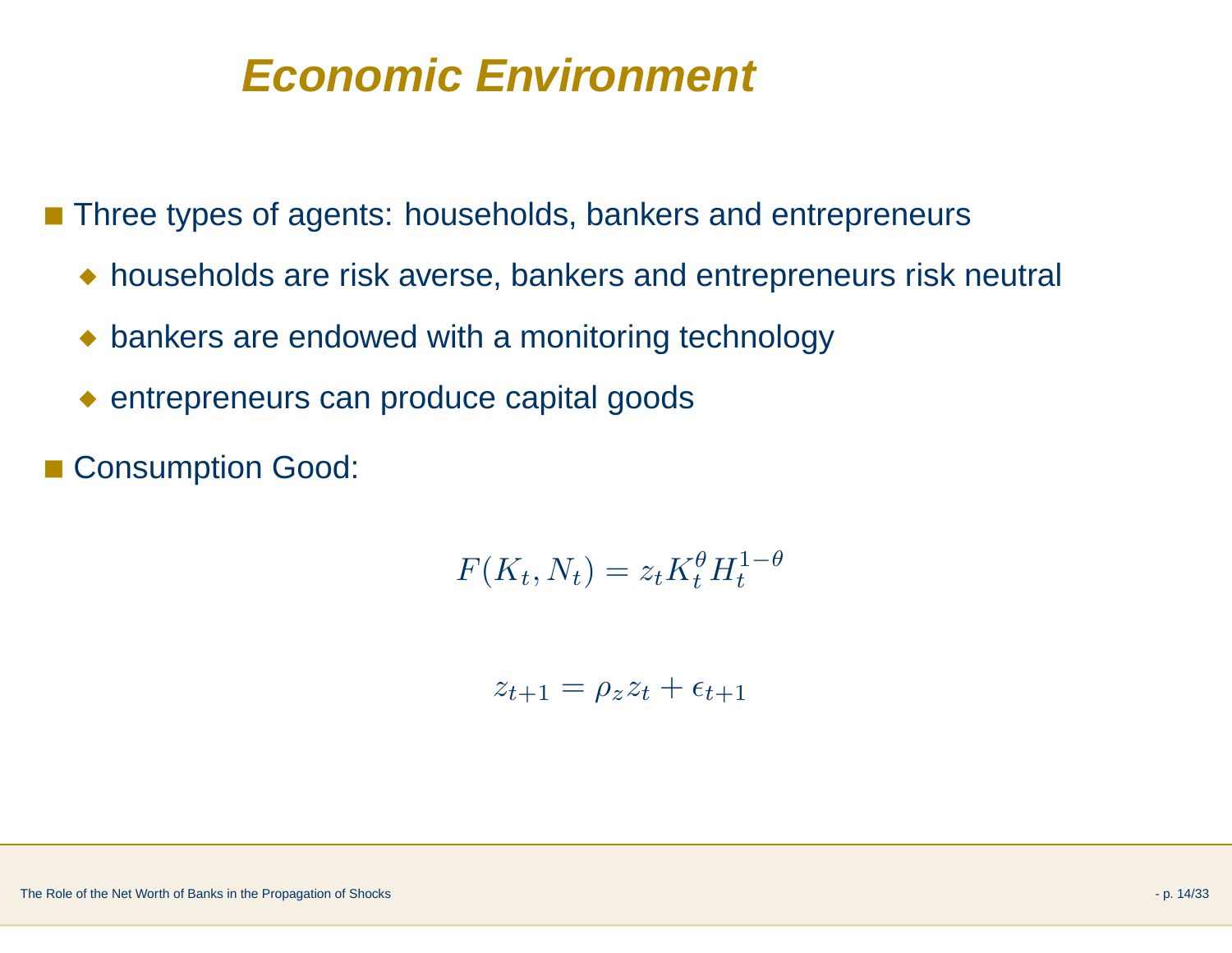# **Capital Good Sector Production**

■ Capital Good: produced by entrepreneurs

$$
f(i_t) = \widetilde{R} i_t
$$

 $\widetilde{R}$  $= \{0, R\}$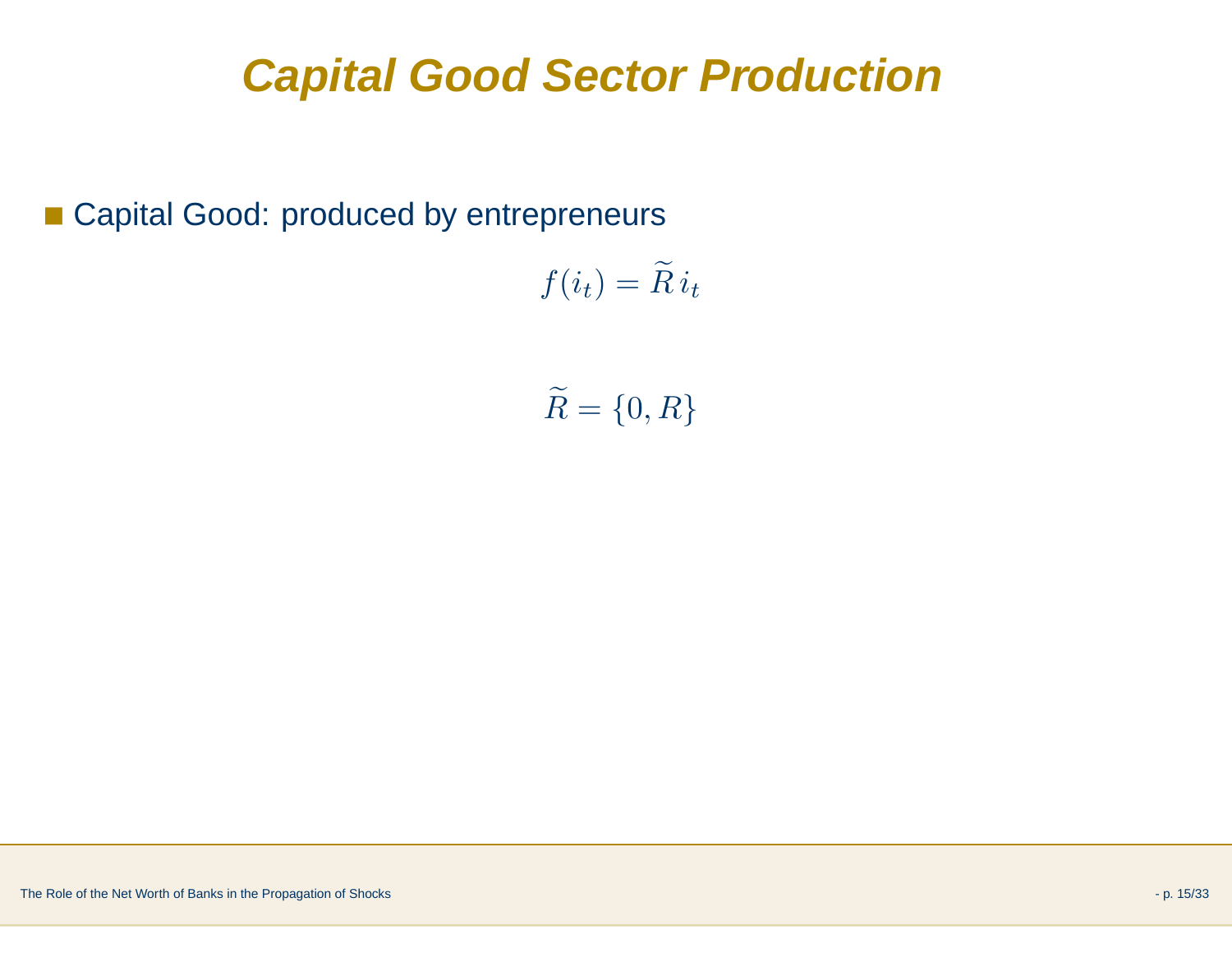#### Two Sources of Moral Hazard



1. Moral HazardEntrepreneurs may privately choose low return projects to enjoy private benefits

2. Moral Hazard

 Banks have an incentive not to monitor in orderto save costs

Entrepreneurial Net Worth

Bank Net Worth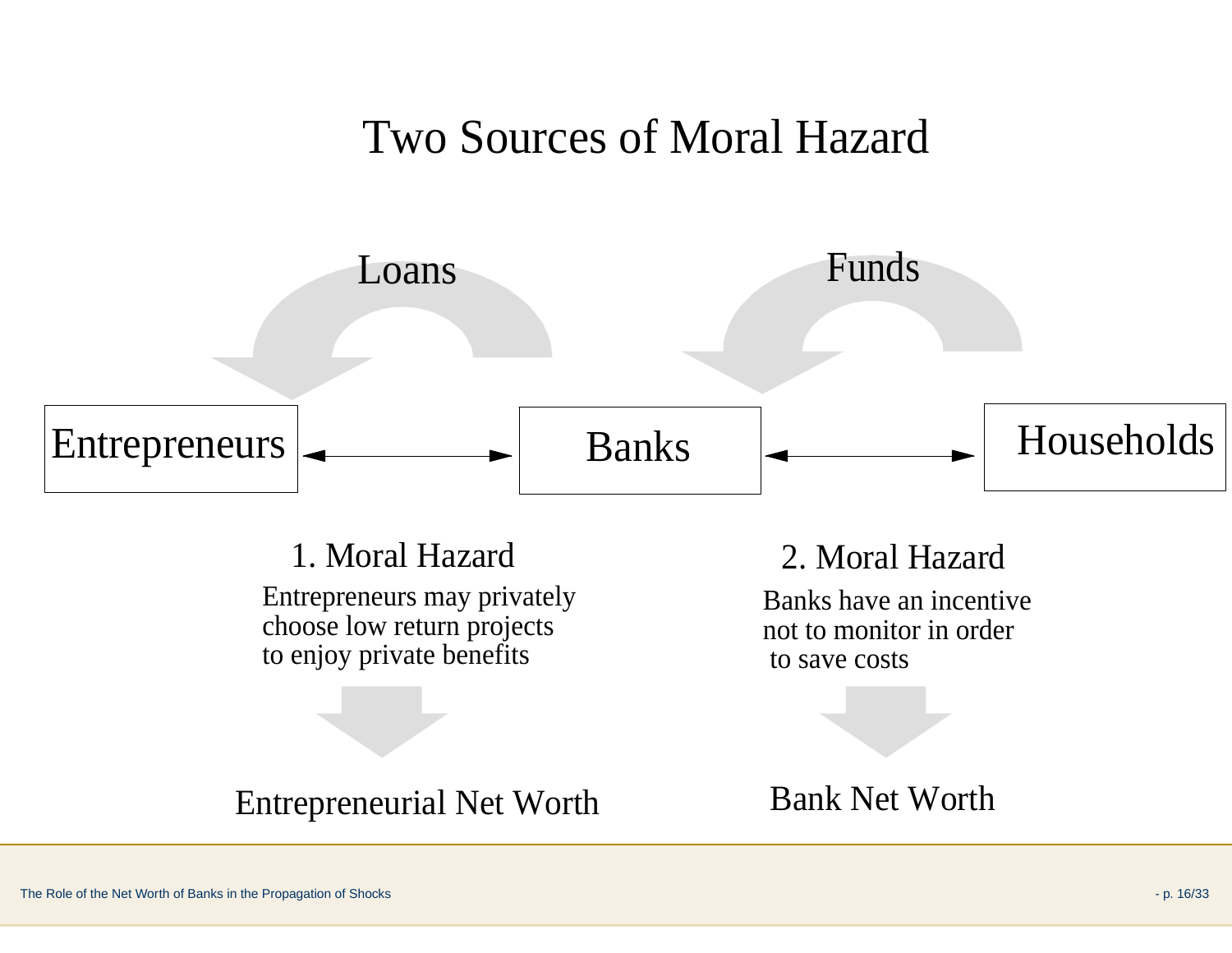**Households**

#### ■ Optimization Problem:

$$
\max_{c_t^h, h_t, x_t, k_{t+1}^h} E_0 \sum_{t=0}^{\infty} \beta^t \log(c_t^h) + \psi(1 - h_t),
$$

■ with respect to

 $c_t^h + q_t x_t \leq r_t k_t^h + w_t h_t$ 

$$
k_{t+1}^h = (1 - \delta)k_t^h + x_t,
$$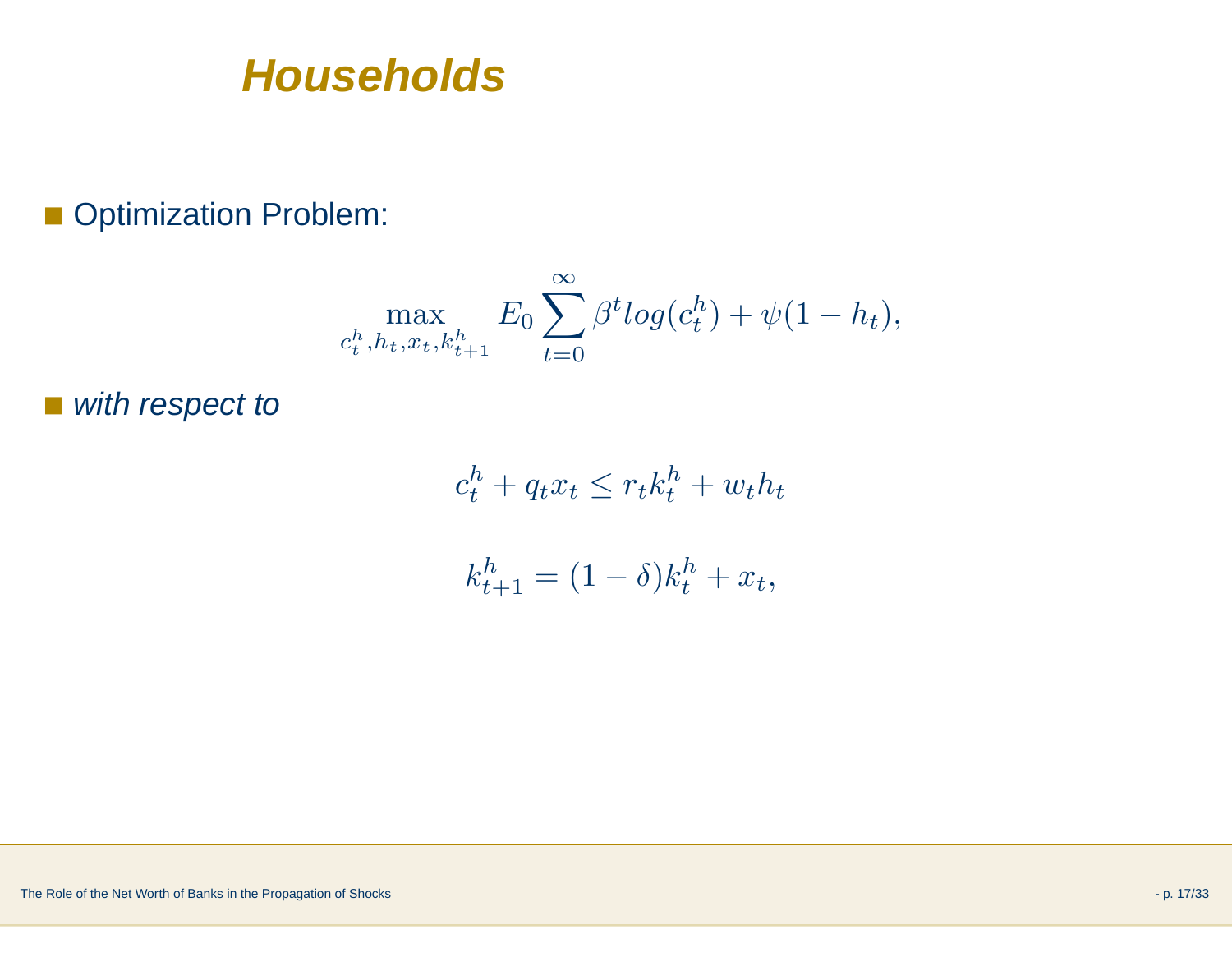# **Investment Projects**

■ Three types of projects available to the entrepreneur:

| Project                 |              | Good   Low Priv. Ben.   High Priv. Ben. |  |
|-------------------------|--------------|-----------------------------------------|--|
| <b>Private benefits</b> |              |                                         |  |
| Prob. of success        | $\alpha^{g}$ |                                         |  |

- ■Good project is socially desirable
- Bank monitoring is private and costly  $(\mu i_t)$
- The projects financed by an individual bank are perfectly correlated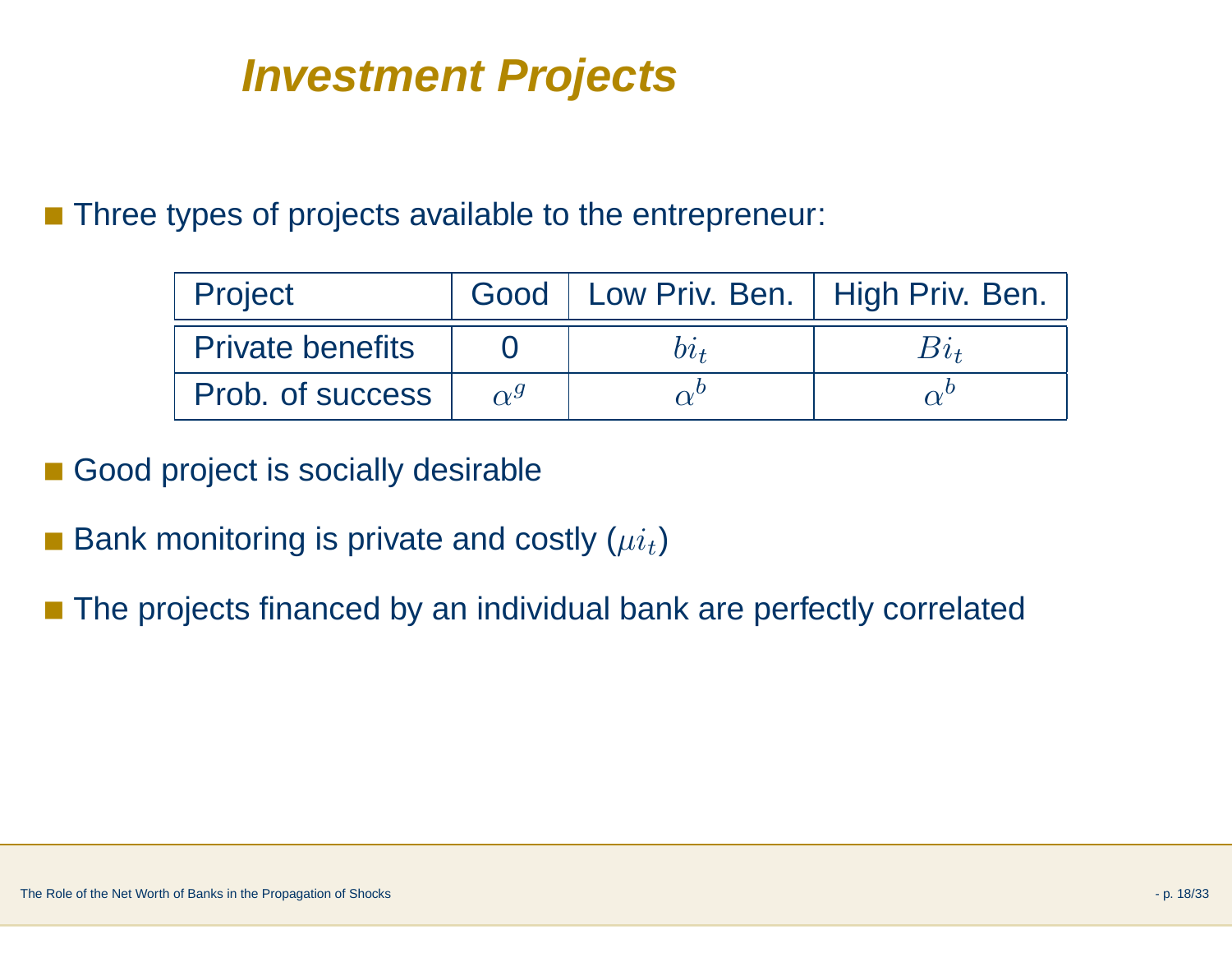# **Timing of Events Within <sup>a</sup> Period**

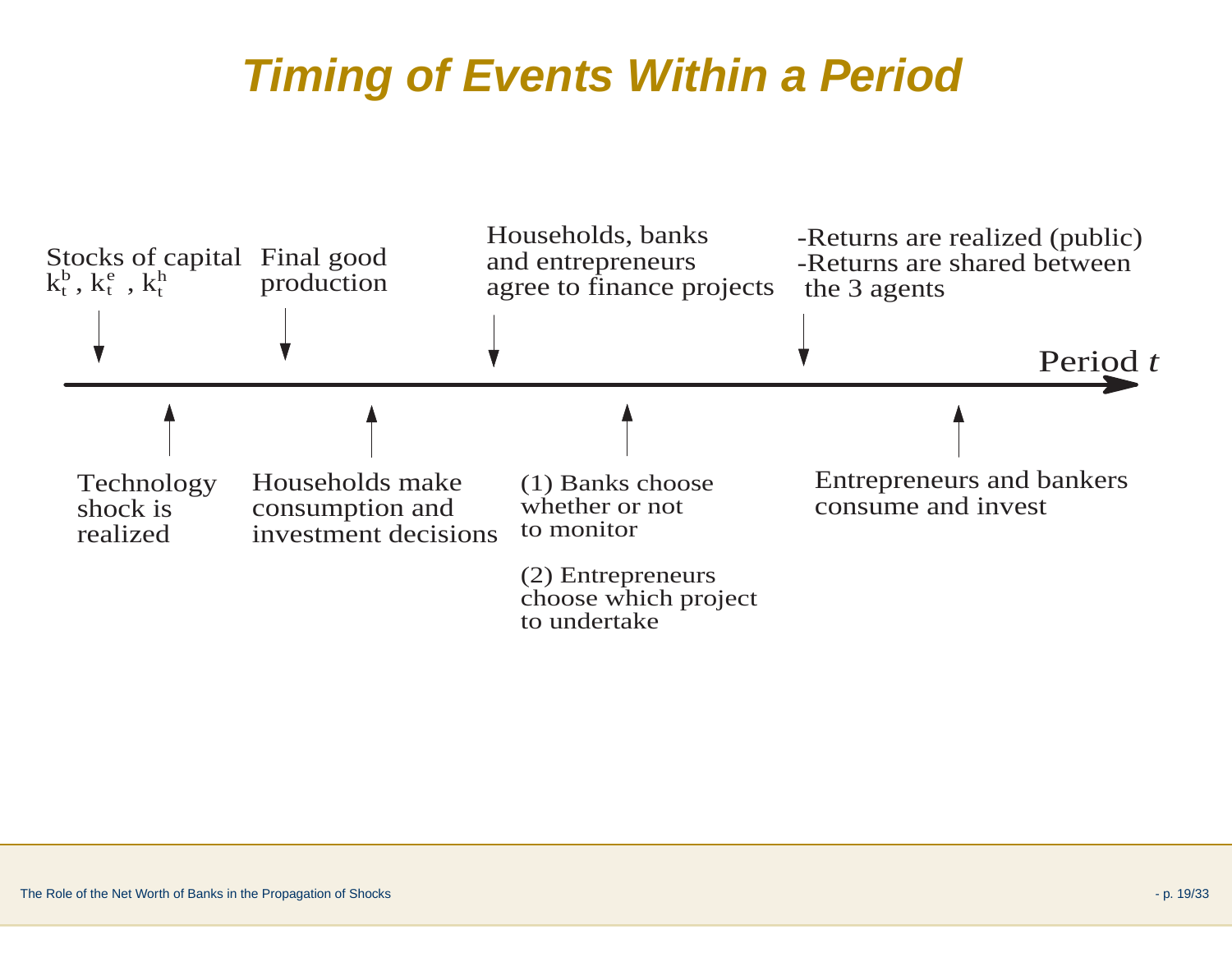## **Financial Contract**

- Consider one-period contracts that lead entrepreneurs to choose the good project
- ■ One optimal contract will have the following structure:
	- ◆ the entrepreneur invests all his net worth
	- if success,  $R$  is distributed among the entrepreneur, the banker and the have abolder  $R$ households:  $R = R_t^e + R_t^b + R_t^h$
	- ◆ if failure, neither party is paid anything
- objective of the contract:

Choose project size and payment shares to maximize expected payoff to entrepreneurs subject to five constraints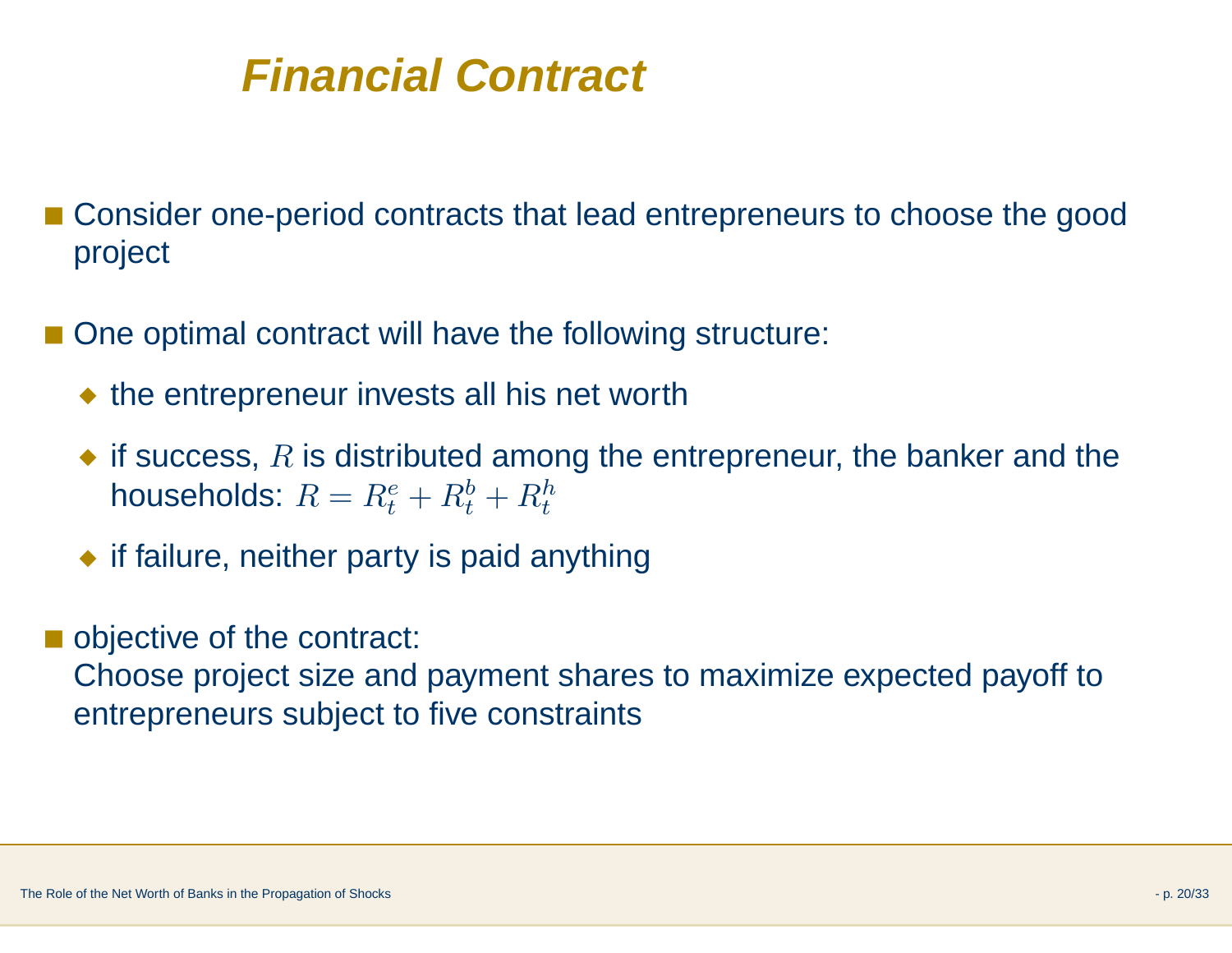#### **Financial Contract, continued**

■ Incentive constraints of bankers

$$
q_t \alpha^g R_t^b i_t - \mu i_t \ge q_t \alpha^b R_t^b i_t
$$

■ Incentive constraints of entrepreneurs

$$
q_t \alpha^g R_t^e i_t \ge q_t \alpha^b R_t^e i_t + q_t b i_t
$$

Participation constraint of bankers

 $q_t \alpha^g R_t^b i_t \geq R_t^a a_t$ 

■ Participation constraint of households

 $q_t \alpha^g R_t^h i_t \geq q_t x_t$ 

■Resource constraint

$$
a_t + (q_t x_t) + n_t = (1 + \mu)i_t
$$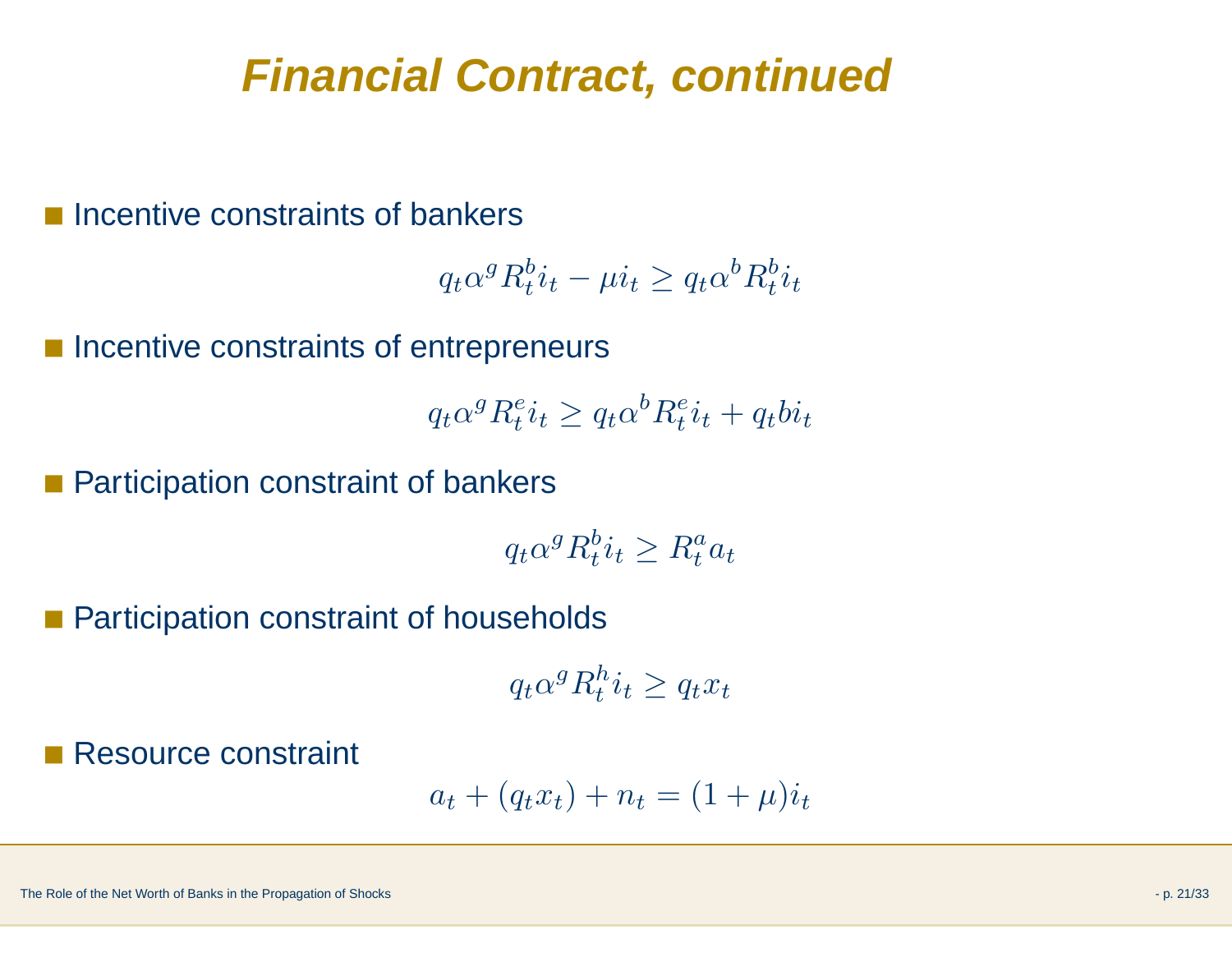#### **Upshot of the Contract**

#### Shares:

$$
R_t^e = \frac{b}{\Delta \alpha}; \quad R_t^b = \frac{\mu}{q_t \Delta \alpha}; \quad R_t^h = R - \frac{b}{\Delta \alpha} - \frac{\mu}{q_t \Delta \alpha}
$$

#### Project Size

where



$$
G_t \equiv 1 + \mu - q_t \alpha^g R_t^h
$$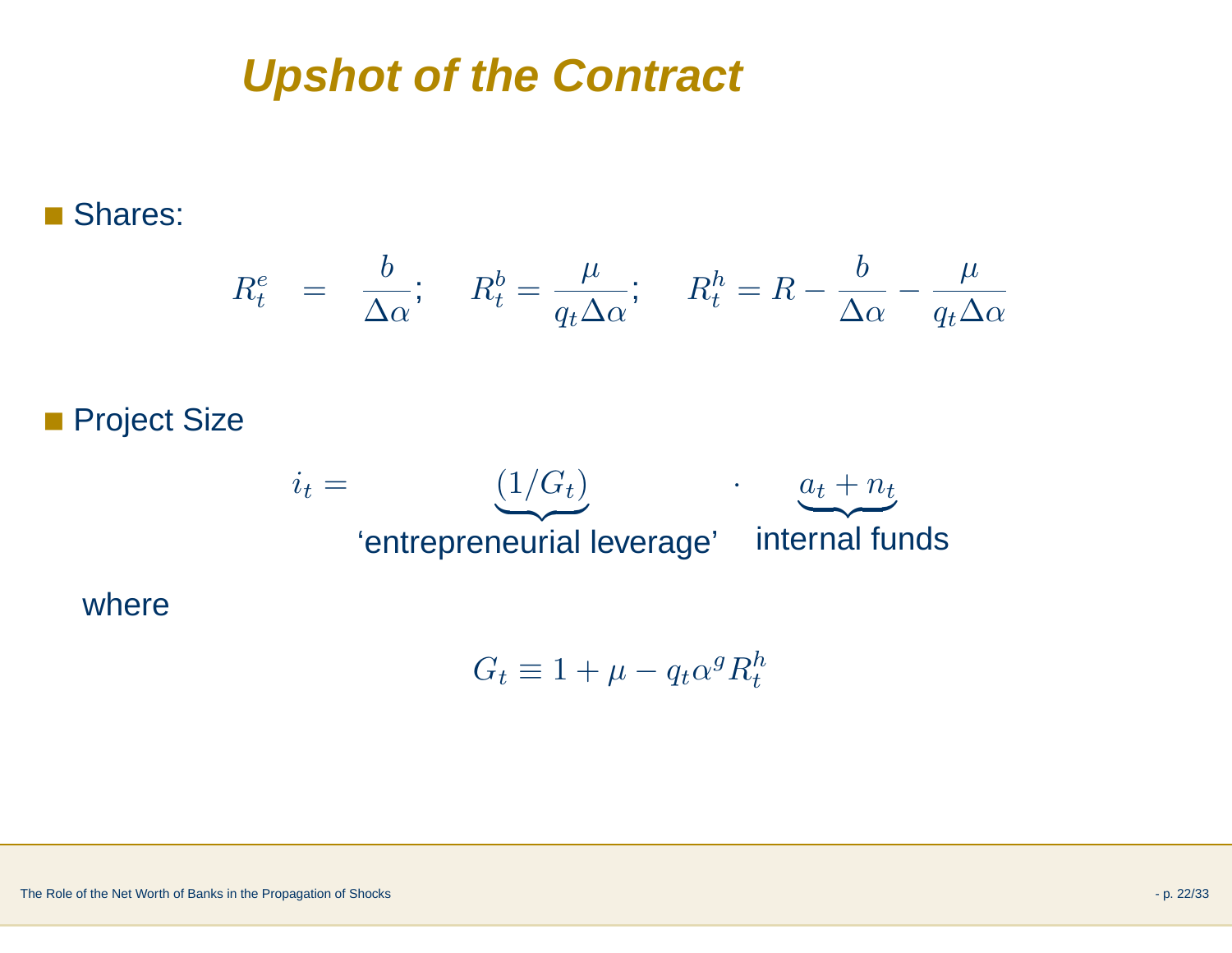#### **Bankers and Entrepreneurs**

■ Discount future more than households

■ Bank net worth and Entrepreneurial net worth:

$$
a_t = [r_t + q_t(1 - \delta)] k_t^b
$$

$$
n_t = [r_t + q_t(1 - \delta)] k_t^e
$$

■ Budget Constraints

$$
c_t^b + q_t k_{t+1}^b = R_t^b i_t
$$

$$
c_t^e + q_t k_{t+1}^e = R_t^e i_t
$$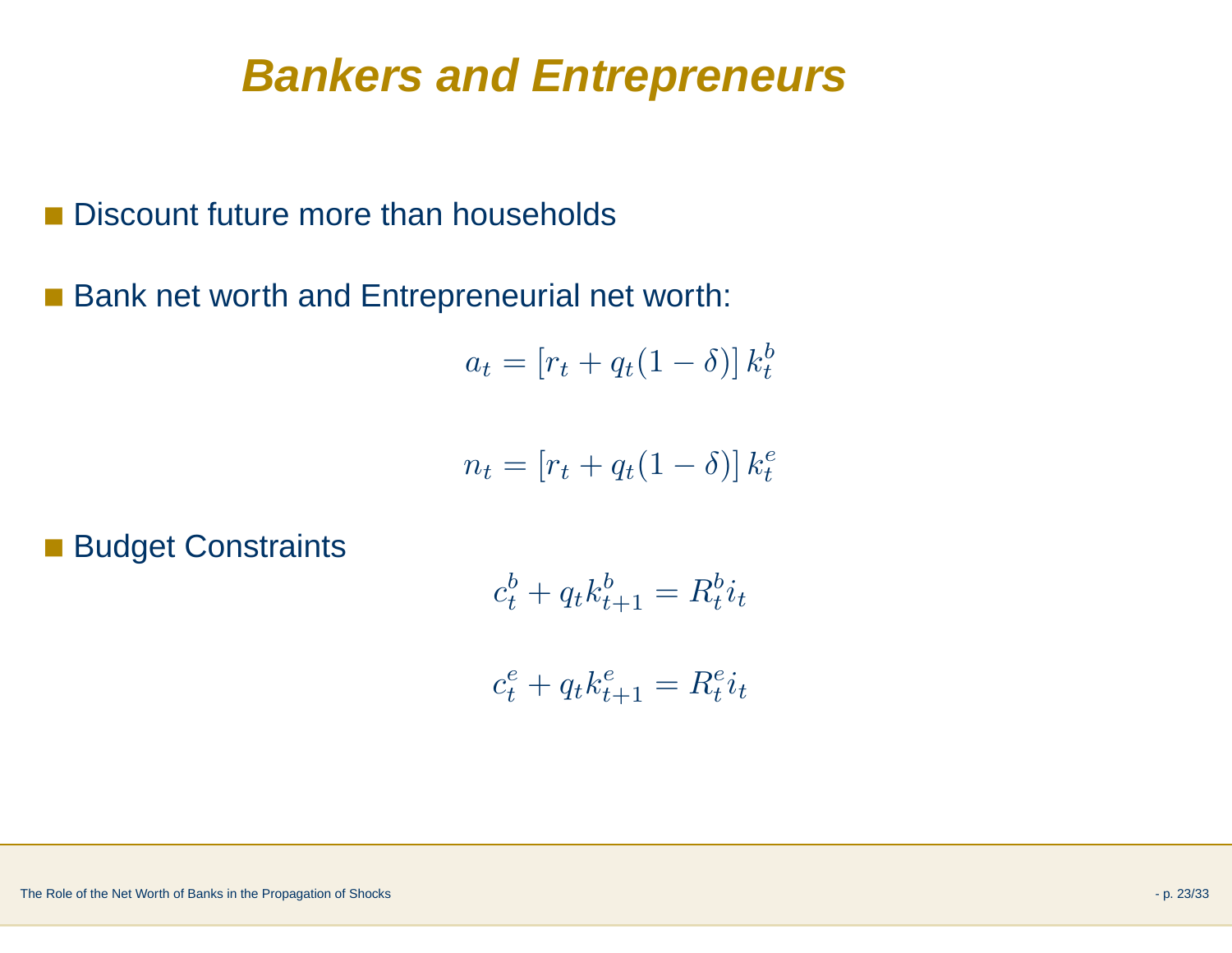#### **Bankers and Entrepreneurs**

- Choice of next period's assets:
- Bankers:

$$
q_t = \tau_b \beta E_t \left[ (r_{t+1} + q_{t+1}(1 - \delta)) \alpha^g \frac{R_{t+1}^b}{G_{t+1}} \right]
$$

■Entrepreneurs:

$$
q_t = \tau_e \beta E_t \left[ (r_{t+1} + q_{t+1}(1 - \delta)) \alpha^g \frac{R_{t+1}^e}{G_{t+1}} \right]
$$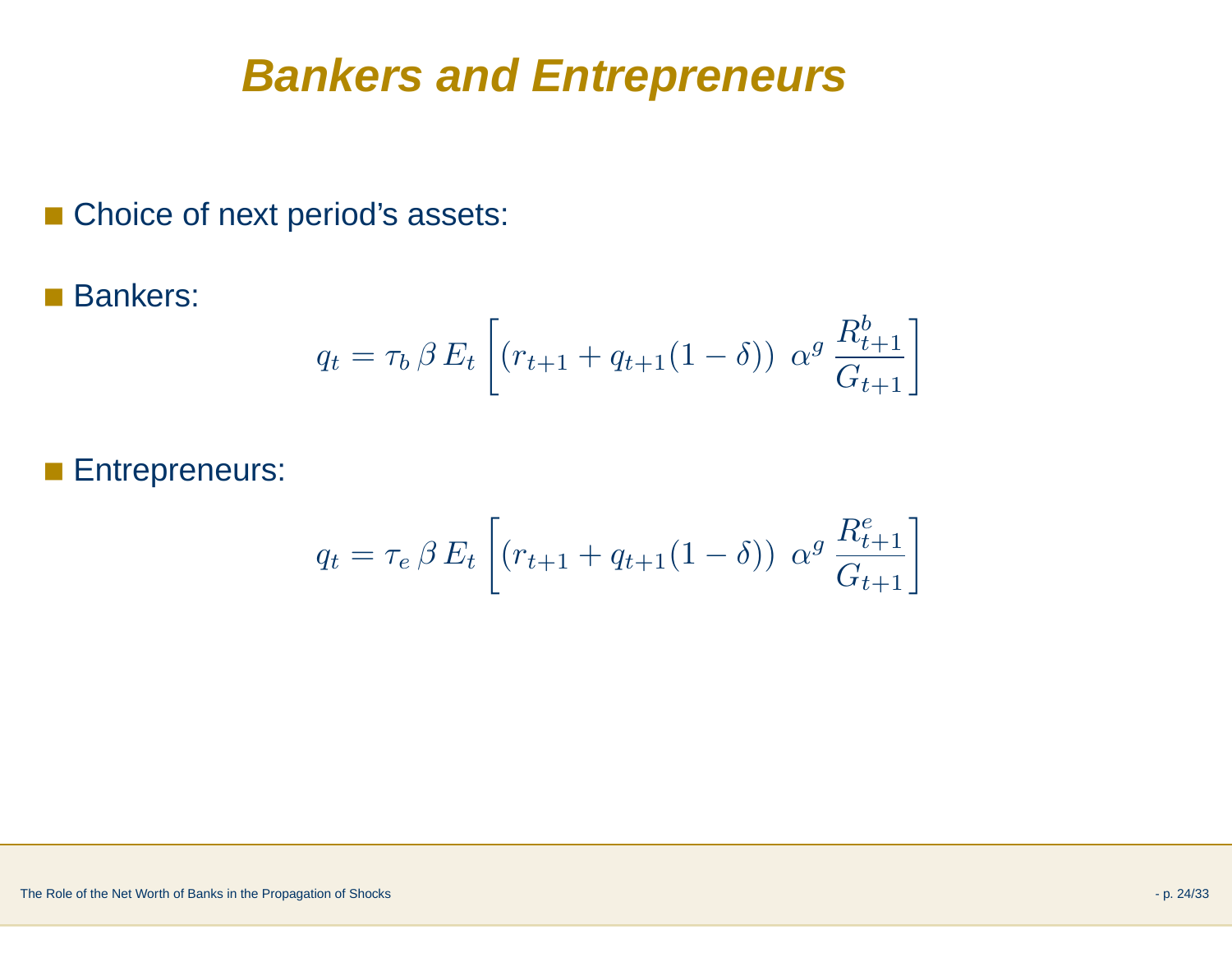

■ Aggregate Investment and Net Worth:

$$
I_t = \frac{N_t + A_t}{G_t};
$$

■ Aggregate Net Worth:

$$
A_t = [r_t + q_t(1 - \delta)] K_t^b(I_{t-1})
$$
  

$$
N_t = [r_t + q_t(1 - \delta)] K_t^e(I_{t-1})
$$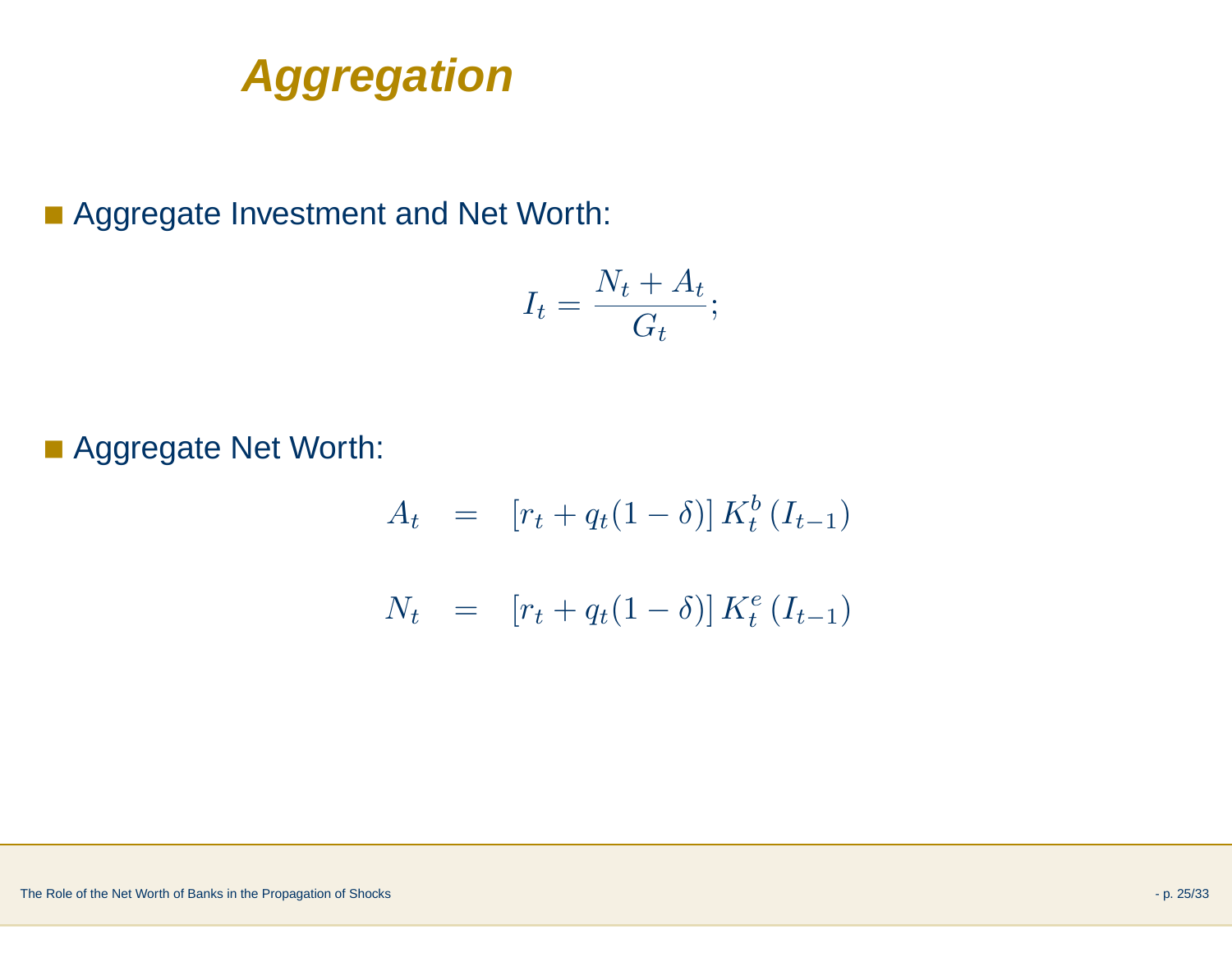# **Market Clearing Conditions**

■ Labor markets:

$$
H_t = \eta^h h_t
$$

■ Final goods market:

$$
Y_t = C_t^h + C_t^e + C_t^b + (1 + \mu_t)I_t
$$

■ Capital goods market:

$$
K_{t+1} = (1 - \delta) K_t + \alpha^g R I_t
$$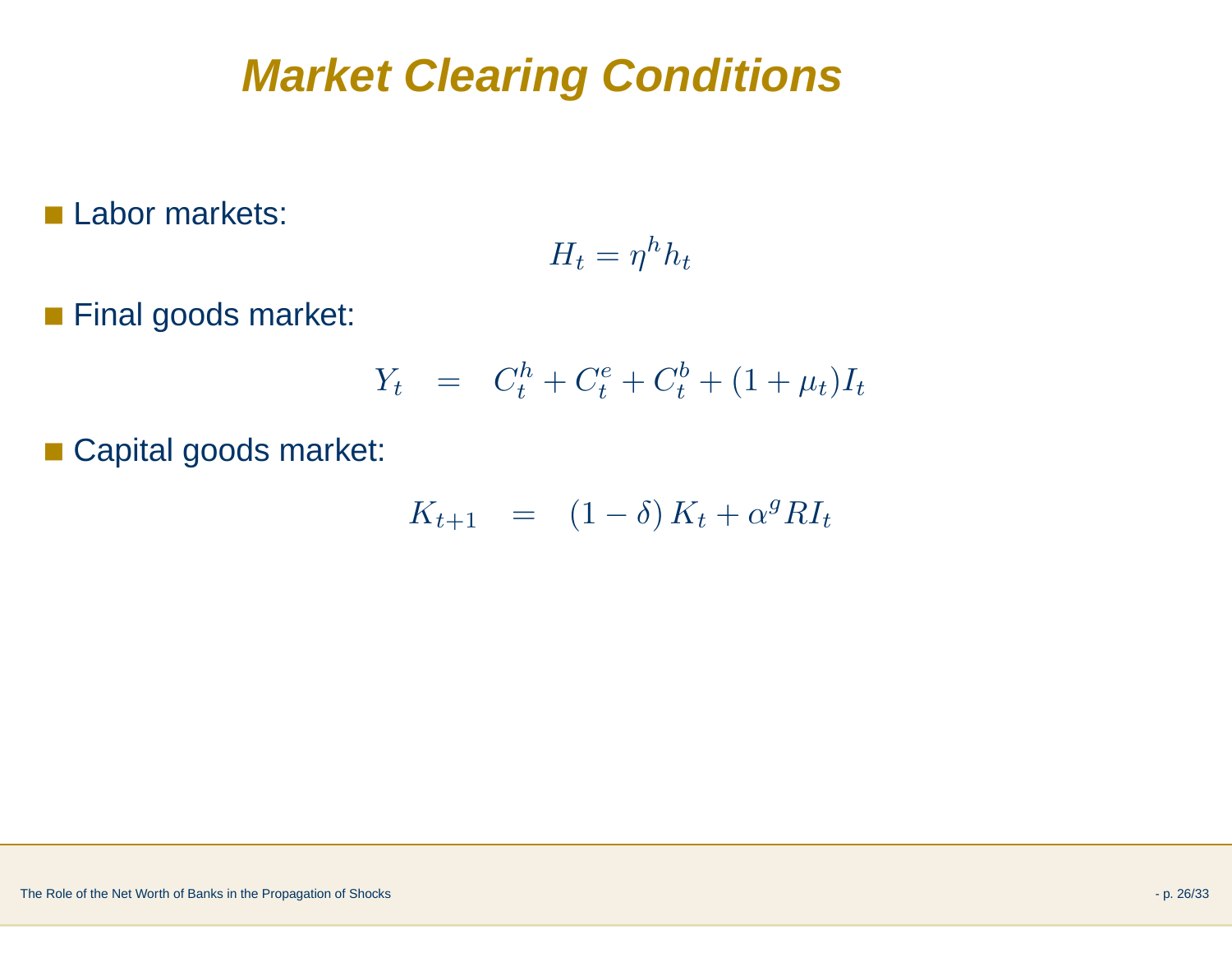

| $\beta$ | $\psi$ |                | $\theta$ | $\rho_z$ |
|---------|--------|----------------|----------|----------|
| 0.99    |        | 3.0 $0.02$ 0.4 |          | 0.95     |

#### Investment Good Production

|  |  | $\alpha^g \qquad R \qquad \alpha^b \qquad \mu \qquad b \qquad \tau_e \qquad \tau_b$ |  |
|--|--|-------------------------------------------------------------------------------------|--|
|  |  | $0.99$ $1.01$ $0.69$ $0.07$ $0.25$ $0.97$ $0.98$                                    |  |

Resulting Steady-State CharacteristicsROE CA IC I/Y**Share** 15% 13% 4% <sup>0</sup>.<sup>22</sup> <sup>0</sup>.<sup>005</sup>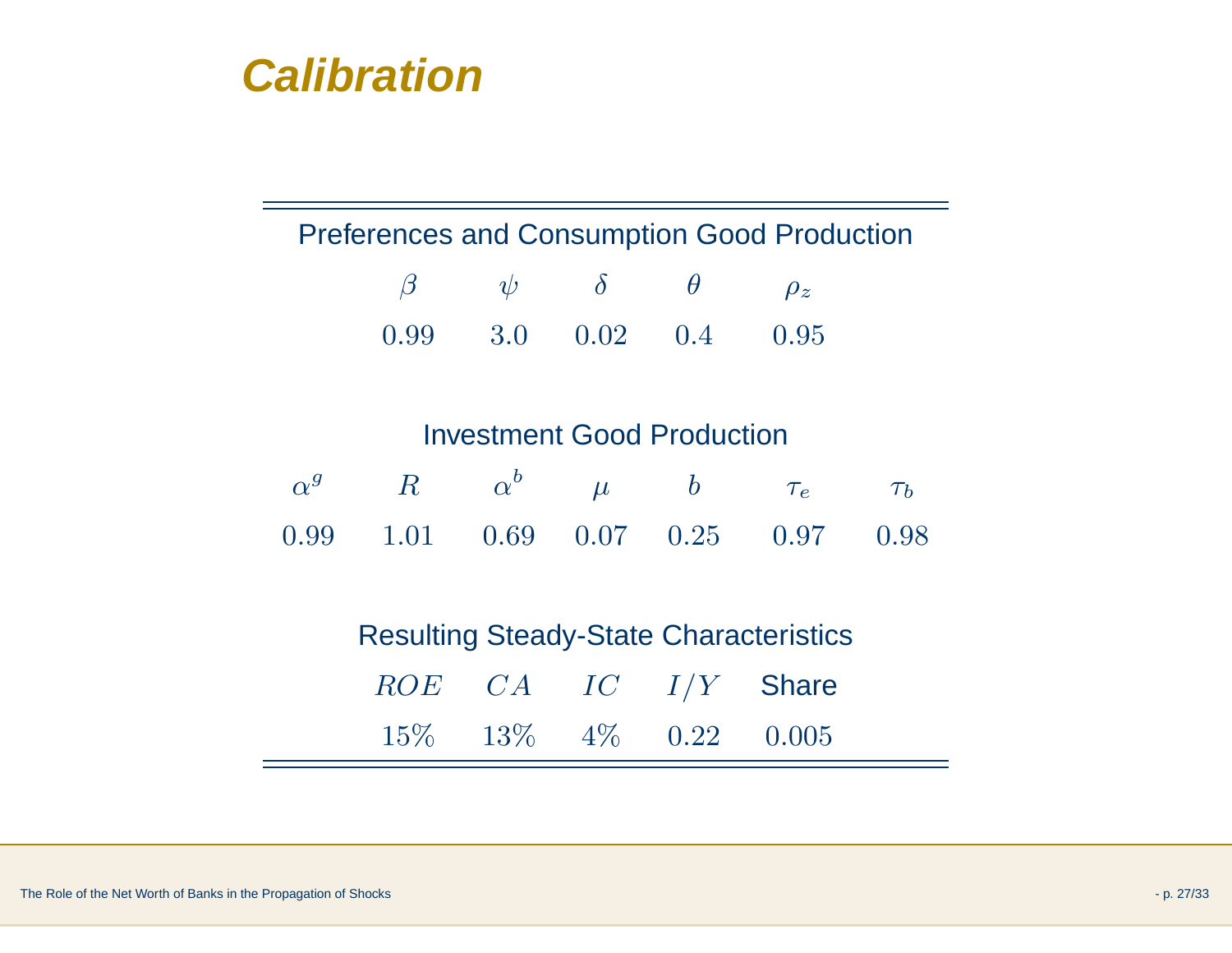### **Preview of Results**

- Shock to technology (consumption good production)
- Model Simulation (only technology shocks)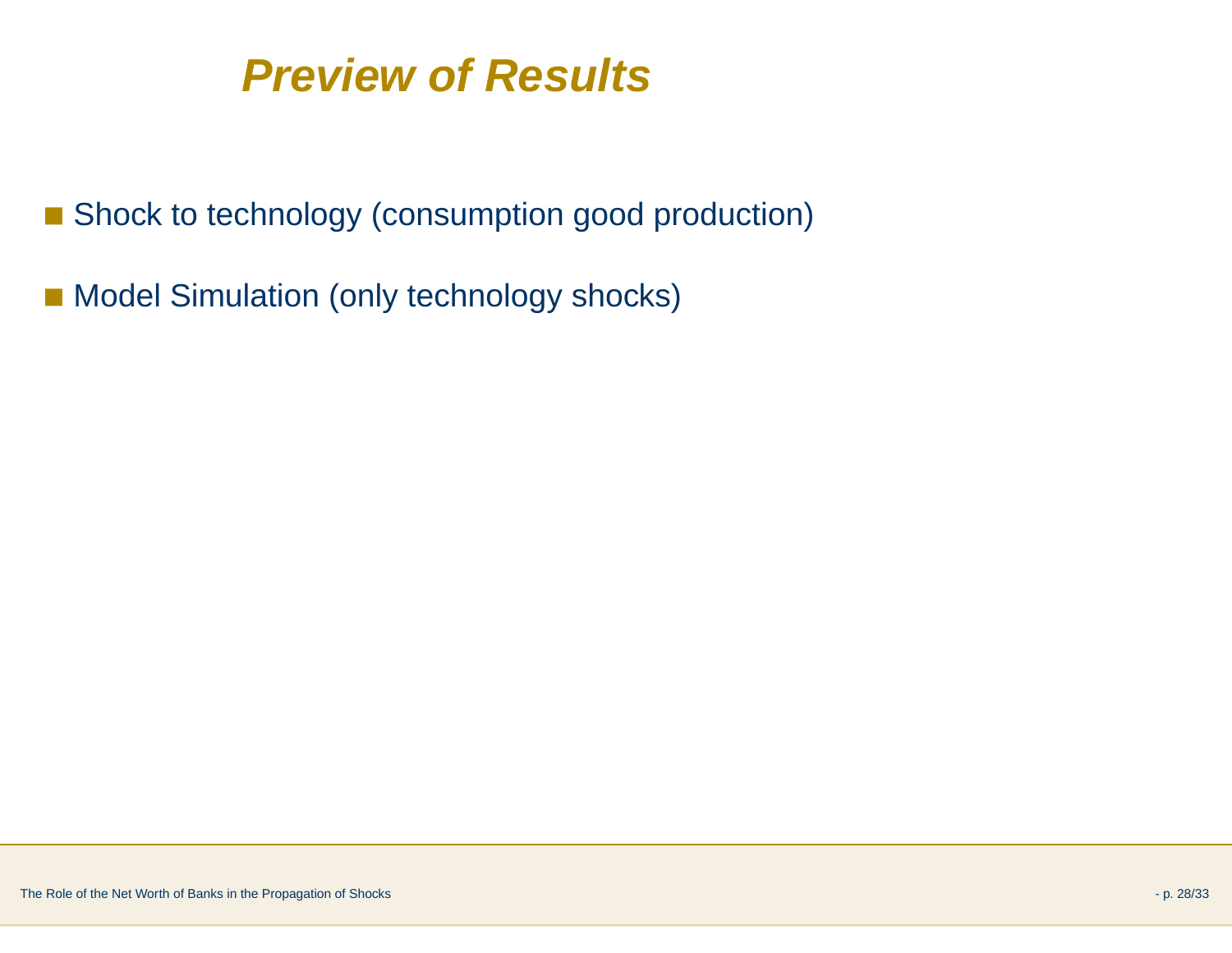## **Negative Technology Shock**

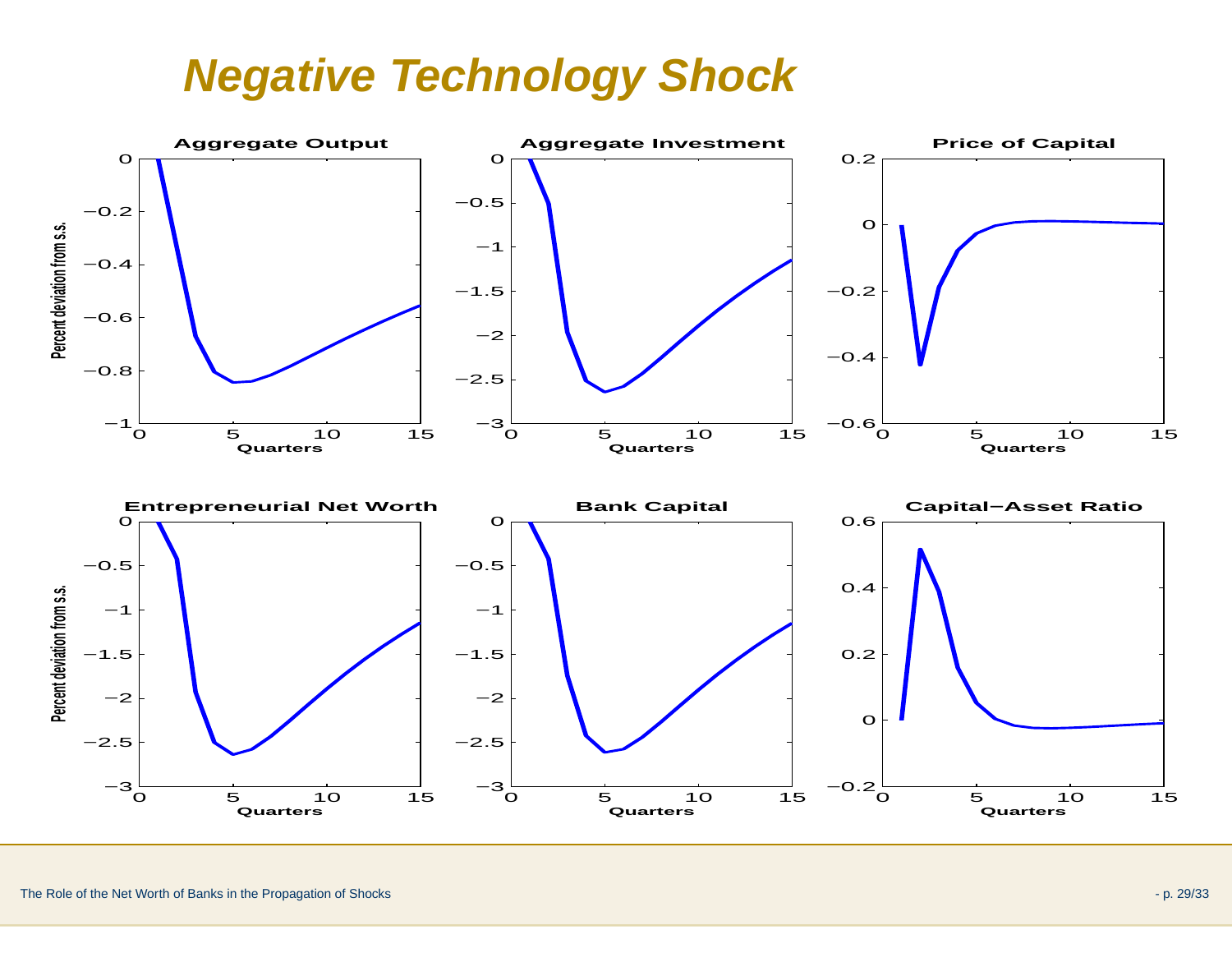### **Cyclical Features: Data and Model**

|                                 |                                         | Cross-Correlation of Net Worth to Asset with: |           |         |           |           |
|---------------------------------|-----------------------------------------|-----------------------------------------------|-----------|---------|-----------|-----------|
| Variable                        | $\sigma(X)$<br>$\overline{\sigma(GDP)}$ | $X_{t-2}$                                     | $X_{t-1}$ | $X_t$   | $X_{t+1}$ | $X_{t+2}$ |
| Panel A: Data                   |                                         |                                               |           |         |           |           |
| <b>Net Worth to Asset Ratio</b> | 0.34                                    | 0.79                                          | 0.90      | 1.00    | 0.90      | 0.79      |
| Investment                      | 4.26                                    | $-0.45$                                       | $-0.42$   | $-0.36$ | $-0.25$   | $-0.17$   |
| <b>GDP</b>                      | 1.00                                    | $-0.36$                                       | $-0.31$   | $-0.23$ | $-0.12$   | $-0.07$   |
| Bank Loans (C & I)              | 4.52                                    | $-0.52$                                       | $-0.62$   | $-0.70$ | $-0.69$   | $-0.67$   |
| Panel A: Model                  |                                         |                                               |           |         |           |           |
| <b>Net Worth to Asset Ratio</b> | 0.21                                    | 0.24                                          | 0.61      | 1.00    | 0.61      | 0.24      |
| Investment                      | 2.45                                    | 0.03                                          | $-0.06$   | $-0.24$ | $-0.43$   | $-0.50$   |
| <b>GDP</b>                      | 1.00                                    | $-0.02$                                       | $-0.11$   | $-0.27$ | $-0.38$   | $-0.42$   |
| <b>Bank Loans</b>               | 2.49                                    | 0.01                                          | $-0.10$   | $-0.30$ | $-0.45$   | $-0.50$   |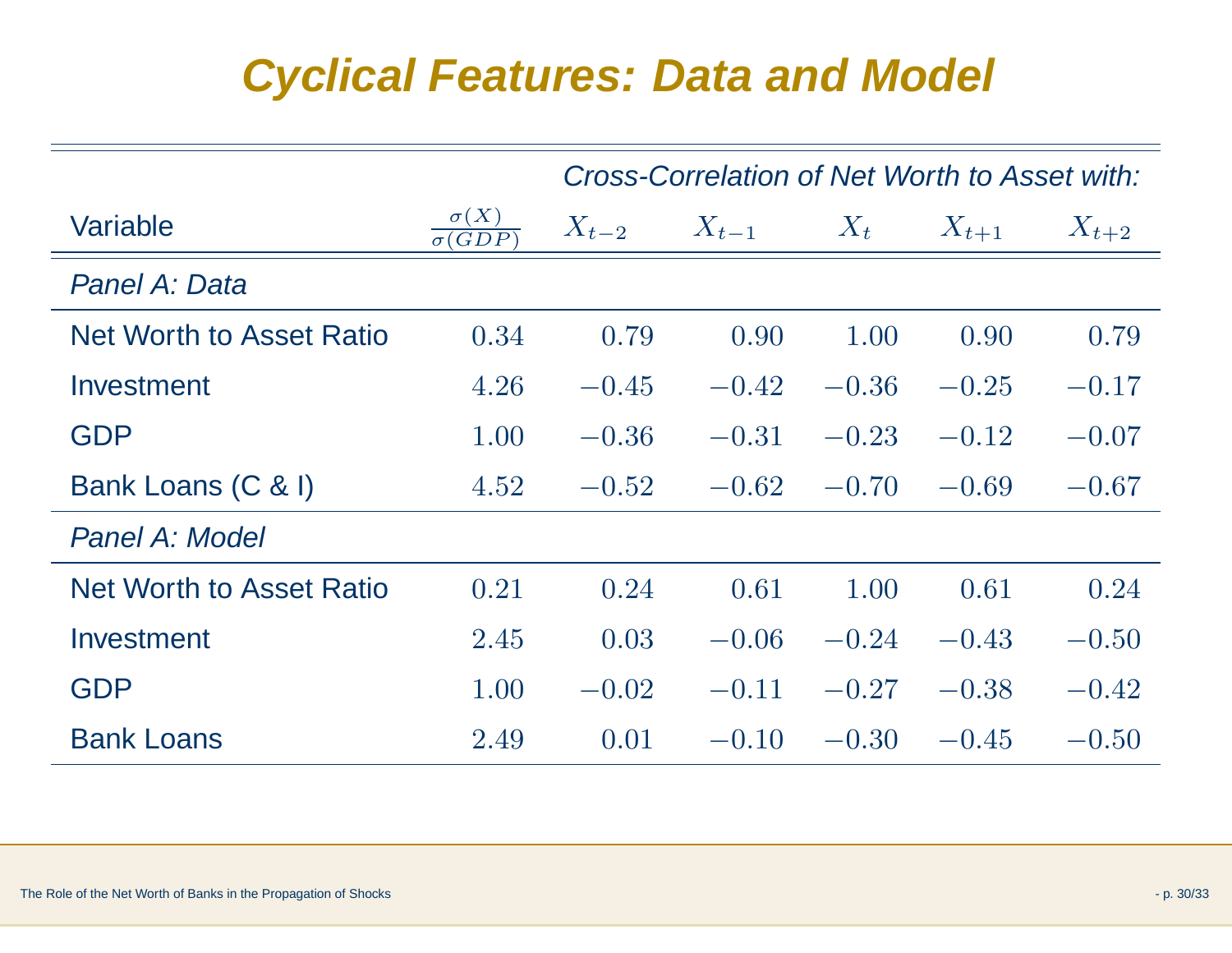### **ACF for Output Growth: Data and Model**

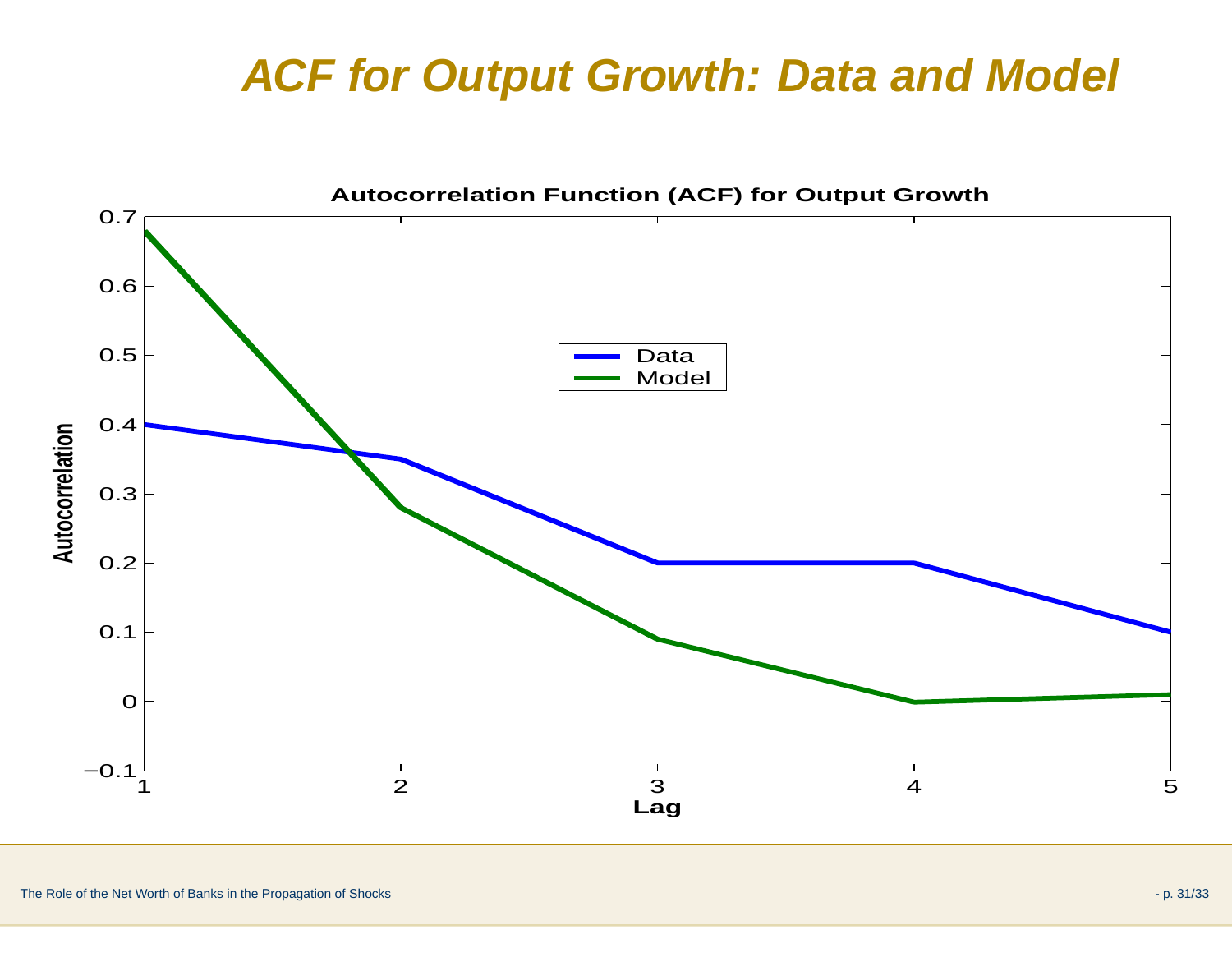

- We present a quantitative model of aggregate fluctuations in which the net worth of banks mitigates an agency problem between banks and depositors
- ■■ The cyclical features of the net worth to asset ratio of banks generated by the model are consistent with those observed in data
- The presence of bank capital affects the transmission of shocks
	- ◆ the model exhibits significant persistence